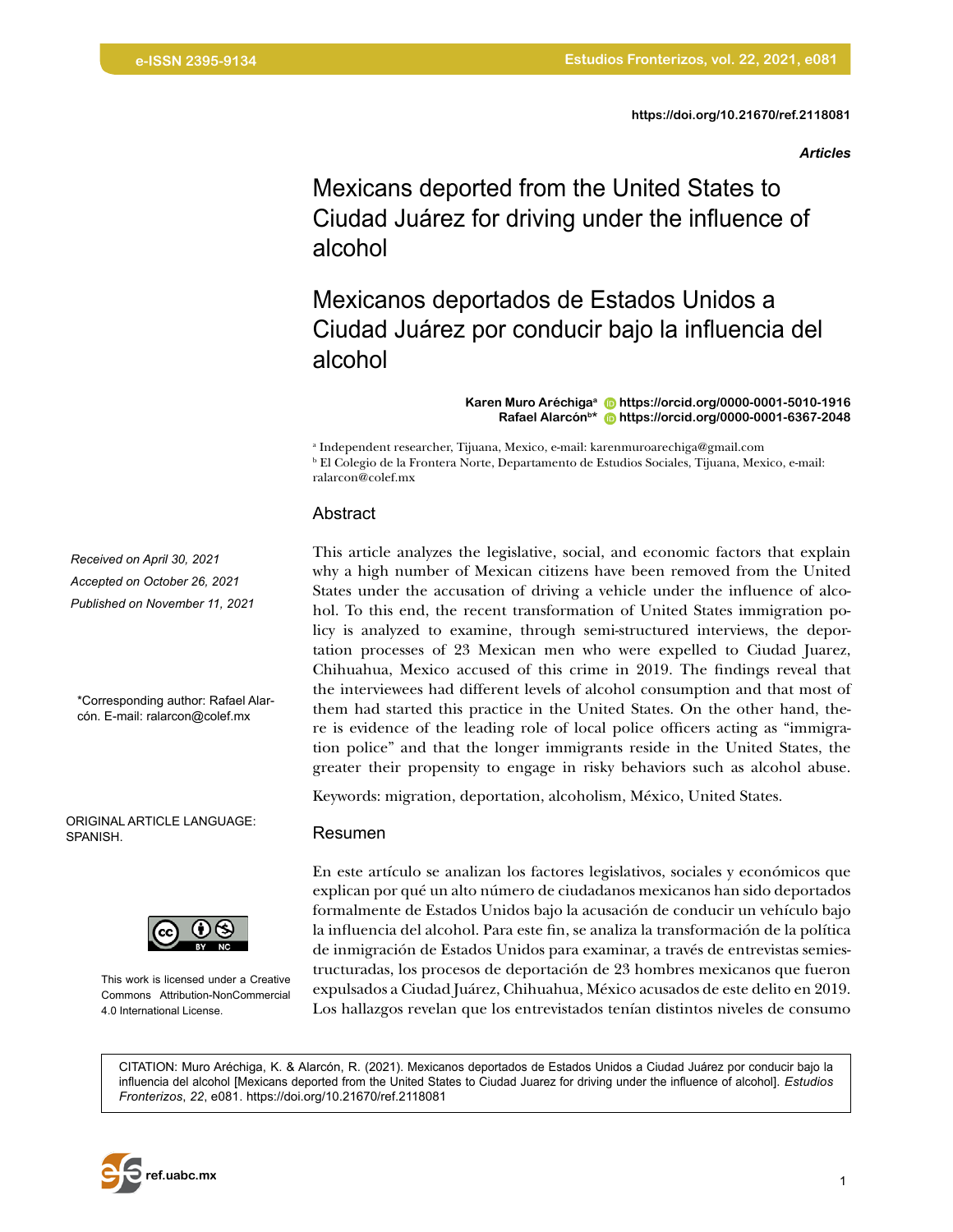de alcohol y que la mayoría había iniciado dicha práctica en ese país. Se evidencia el papel protagónico de ofíciales de policías locales que actúan como "policías de inmigración" y el que a mayor tiempo de residencia de los inmigrantes en Estados Unidos mayor es la propensión a tener comportamientos de riesgo como el abuso del alcohol.

Palabras clave: migración, deportación, alcoholismo, México, Estados Unidos.

### Introduction

The deportation of Mexican citizens from the United States of America (usa) is part of the long history of migration to that country. However, this process has acquired special characteristics since the beginning of the 21st century due to its massive character, its long-term legal consequences, its social composition that includes migrants with longterm residence in the usa, and because of the high percentage of deportees accused of a crime known as *driving under the influence* (DUI) in the USA.

According to data analysis from trac Immigration (2021) from Syracuse University for fiscal years 2004 to 2020, driving a motor vehicle under the influence of liquor is the first offense in a lengthy list of offenses that led to the deportation of a sample of 1 000 462 Mexican migrants. Of these, 335 174, one in three (33.5%), were deported without being convicted of a crime. From the 665 288 who were convicted of a crime, 66 246 deported Mexican migrants were convicted of driving under the influence of liquor, equivalent to 9.9%. Of the remainder, 225 862 (22.6%) were convicted of one of the following nine crimes: assault, traffic offense, dangerous drugs, burglary, cocaine sell, cocaine possession, illegal entry into the usa, marijuana sell, and larceny. The remaining 373 180 (37.3%) were deported for other offenses.

Coubès (2018) uses statistics on Mexican returnees from the United States in the Survey of Migration at Mexico's Northern Border (Encuesta sobre Migración de la Frontera Norte de México, Emif Norte) and finds that, in 2017, 29% of Mexican deportees residing in the usa were arrested for driving while intoxicated by alcohol or under the influence of another drug. Daniel Rodríguez, an immigration attorney in Arizona, states that immigration authorities are increasing arrests of immigrants for violations related to drunk driving,

regardless of whether they were arrested for a minor infraction or if it was in the past when a dui arrest occurred. For the court, the individual becomes a danger to the community and a criminal case, and the authorities focus more on racial profiling to deny bail. (EFE, 2019)

This research analyzes the legislative, social, and economic factors that explain why many Mexican citizens have been formally deported from the usa on charges of driving under the influence of alcohol. To this end, it explores theories that could support the analysis of this process and the transformation of recent us immigration policy that facilitates the formal deportation of many immigrants who do not have us citizenship, which has mainly affected Mexican citizens. The study uses this background to analyze empirical research examining the deportation proceedings of 23 Mexican men removed from the usa to Ciudad Juárez on dui charges in 2019. Ciudad Juárez is located in an extensive valley on the banks of the Rio Grande in the state of Chihuahua, across from El Paso, Texas. It is one of the most important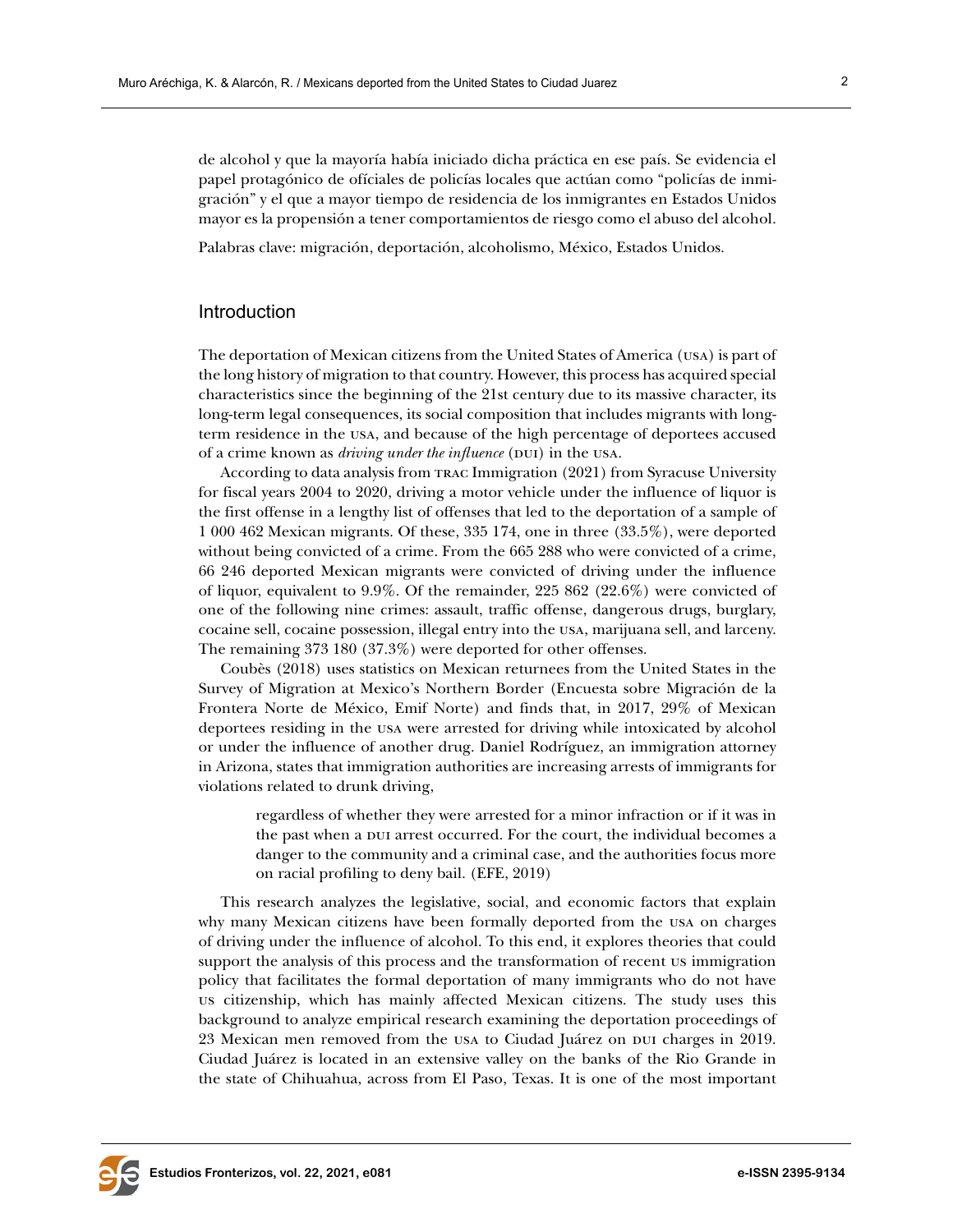maquiladora centers in Mexico. Together with El Paso, it comprises the region of greatest commercial exchange in the economic bloc formed by Mexico, the United States, and Canada. Like other cities such as Tijuana, Baja California, it is an important destination for Mexican migrants deported from the United States.

The methodology used is based on semi-structured interviews conducted between July and October 2019 with 23 Mexican men formally deported from the usa to Ciudad Juárez, who stated that they had been charged with a dui. All interviewees are of legal age and were duly informed that their participation in this study was completely free; similarly, to protect their identity, they were informed that fictitious names would be used in the publications derived from this research. These interviews sought to reconstruct the life histories of deported migrants and were conducted in four locations in Ciudad Juárez.

Twelve of the 23 interviews took place at the Casa del Migrante, which has been offering shelter to migrants arriving in the city for 39 years. Five deportees were interviewed at the Bus Station, and three more interviews took place at the Abraham González International Airport. In these places, the identification of the deported migrants was based on the observation of their clothing, the brown paper or transparent bag that revealed the manila folders containing the deportation documents issued by the Department of Homeland Security (dhs), and the repatriation certificates issued by the National Institute of Migration. Finally, at the Santa Fe or Paso del Norte Bridge, which connects Ciudad Juárez with the city of El Paso, the remaining three life histories were taken. The deported migrants were detected when they got off the bridge and left the repatriation module of the National Institute of Migration.

The semi-structured biographical interviews are constructed from linking noteworthy events called epiphanies (Denzin & Lincoln, 1995), turning points (Smith et al., 1998), or critical moments that marked the interviewee's life. Based on this methodology, the interviewees' lives are reconstructed, paying special attention to the deportation process, work and immigration experience, history of crimes against immigration law, and alcohol or other drug abuse. A migrant deported to Tijuana and who lived almost all his life in New York, since his mother took him to live there when he was a child, offers a useful methodological perspective to assess the advantages and limitations of life histories when he stated the following: "Some things I will not tell you because I do not remember, others because I do not want to, and others because I still cannot overcome them. From then on ask me whatever you want" (Cárdenas Montaño & Alarcón Acosta, 2017).

The article contains three sections in addition to the introduction and conclusions. The introduction presents the research problem, its main objective, and the methodology. The first section analyzes the most relevant theoretical approaches to guide the qualitative analysis. The second section describes the historical development of the policy of mass deportation of non-citizens of the United States, which began in the mid-1990s. Section three analyzes the main findings of the qualitative research, describing the sociodemographic migratory profile of the 23 interviewees, their deportation process, the authority that conducted the arrest, their work and immigration experience, criminal records, and experience with alcohol or other drug abuse. The final part of the article presents the conclusions of the research and its theoretical implications.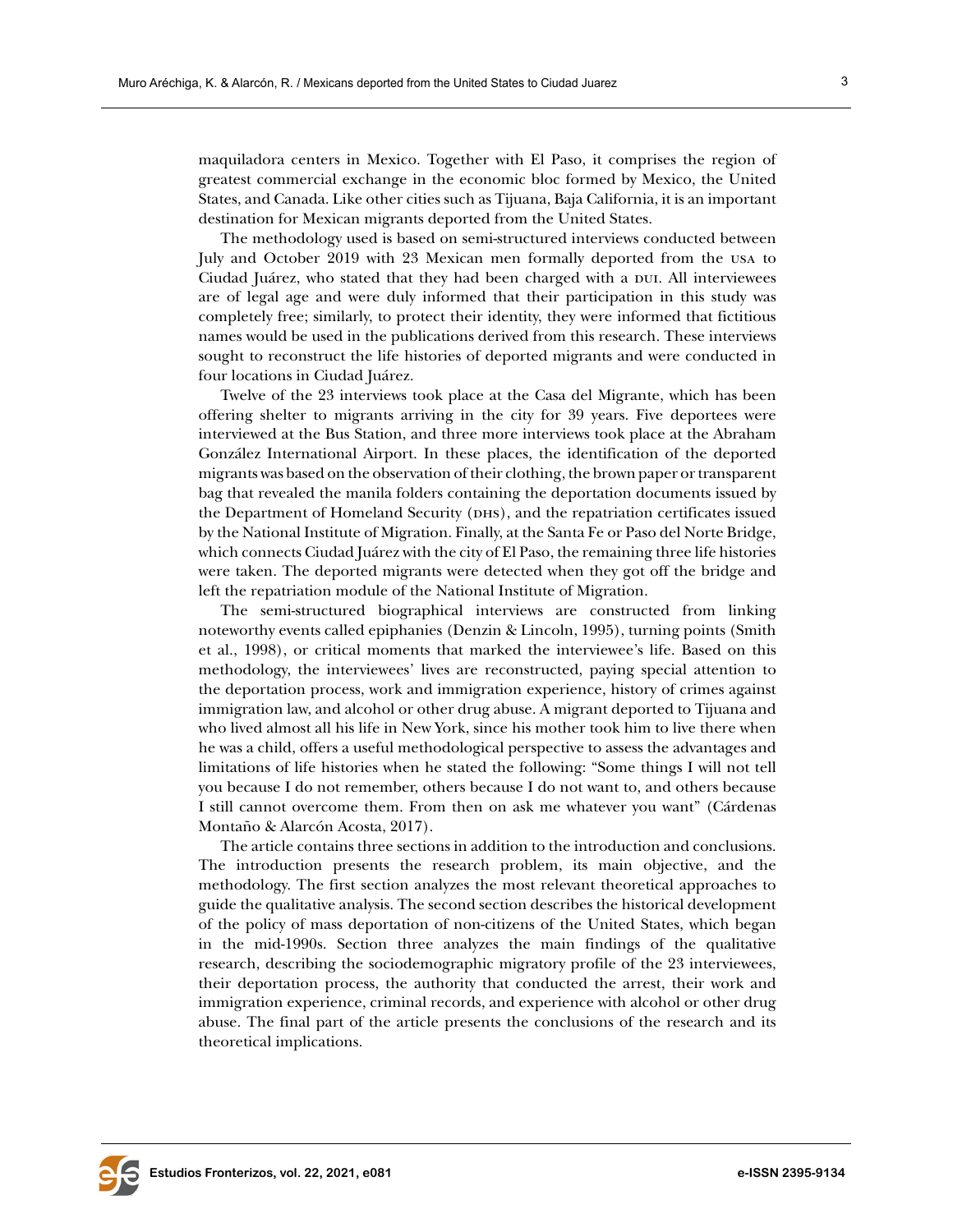### Theoretical perspectives on dui deportation

This section examines the most significant theoretical perspectives and empirical findings made in previous research to analyze qualitative data on the formal deportation of Mexican citizens from the usa on charges of driving under the influence. To this end, it analyzes the prevalence of alcohol abuse in the usa and Mexico. Subsequently, it examines the research conducted in the usa on the factors that condition alcohol abuse among migrants. Finally, it turns to the theory of economic and social integration of immigrants to analyze the integration trajectories of Mexican migrants who arrive in the usa as minors or as adults.

According to the World Health Organization (who) (World Health Organization, 2018), the prevalence of heavy episodic drinking affected a quarter (26.1%) of the general us population over 15 years of age, compared to 18.2% of the similar Mexican population in 2016. This prevalence is defined as consuming at least 60 grams of pure alcohol on at least one occasion in the past 30 days. There is a significant difference in this prevalence between men and women in both countries. In the usa, 45.1% of men had this type of alcohol abuse, and women only 11.1%. In the case of Mexico, the respective percentages were 30.6% and 6.1% in 2016.

The Encuesta Nacional de Consumo de Drogas, Alcohol y Tabaco (2016-2017) (National Survey on Drug, Alcohol, and Tobacco Compsumption) conducted in Mexico defines alcohol abuse as a maladaptive pattern of consumption of this substance, which causes clinically significant impairment leading to non-compliance with obligations, repeated legal problems, consuming alcohol continuously, and in dangerous situations despite having ongoing social or interpersonal problems. Alcohol abuse is present if one or more of these elements occurs within 12 months. The survey results reveal that the pattern of heavy drinking in the past month increased from 12.3% to 19.8% between 2011 and 2016. For men, this consumption increased from 20.9% to 29.9%, and for women from 4.1% to 10.3% (Villatoro et al., 2017).

The who (World Health Organization, 2018) found significant differences concerning the type of beverages consumed, measured by liters of pure alcohol in 2016 or the latest year for which information is available. In the usa, alcohol consumption was as follows: beer  $(47\%)$ , spirits  $(35\%)$ , and wine  $(18\%)$ . In Mexico, beer was, without a doubt, the alcoholic beverage preferred by the population with 77%, followed far behind by spirits (20%), wine (2%), and other beverages (1%). This finding had already been documented previously by Medina-Mora et al. (2002), with their research on Mexico having found that beer represents 63% of per capita alcohol consumption, followed by spirits (34%), and, to a lesser extent, table wines (3%). These authors argue that alcohol consumption is not distributed homogeneously in the population, as middle-aged men mainly consume it, and 25% of those who drink the most consume 78% of the available alcohol.

Concerning the experience of Mexican immigrants in the usa, the risk of alcohol and drug use in the country is associated with their migration experience and may be related to certain types of jobs, the length of their stay outside of Mexico, experiences of discrimination, and the stress associated with their lives (Borges et al., 2007). On the other hand, it is argued that Mexican immigrants in the usa have a higher risk of drug use and drug use disorders due to the wide availability of drugs and exposure to more liberal drug use norms (Borges et al., 2013). For Szaflarski et al. (2011),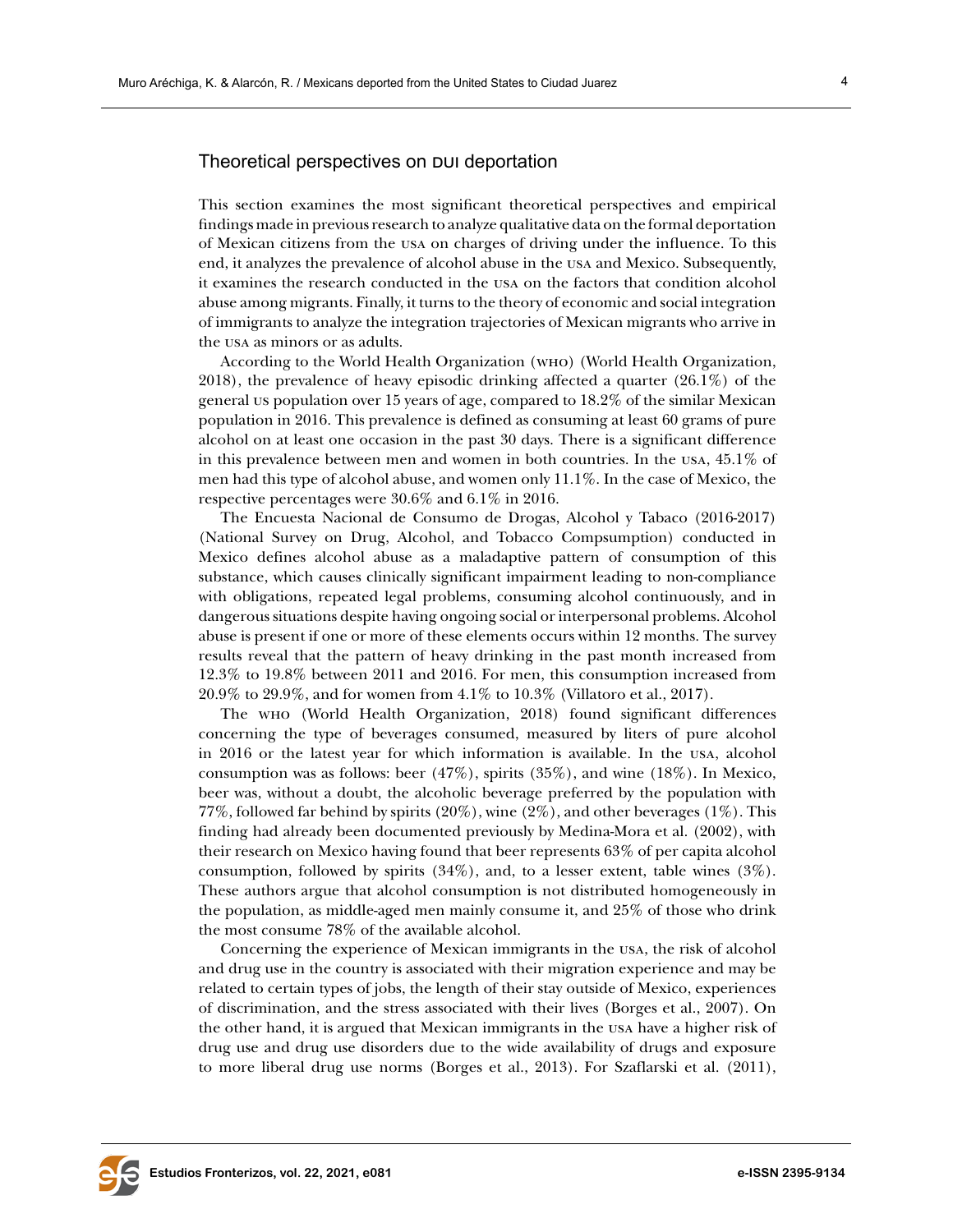emotional states such as loneliness, homesickness for wife and family in Mexico, a sense of commitment to work, and "losing control" on weekends are correlated with substance abuse and stress caused by social isolation and economic worries.

Daniel-Ulloa et al. (2014) identify the relationship of typical weekend drunkenness and heavy drinking in the past 30 days in a sample of Latino immigrant farmworkers in North Carolina. This study found that birth in Mexico, entry into the usa as an adult, and year-round job security are correlated with higher odds of weekend drunkenness. In contrast, greater acculturation and religious affiliation with a strict prohibition against alcohol were associated with lower odds of resorting to typical weekly binge drinking.

From the perspective of the theory of economic and social integration of immigrants to the United States, it is assumed that assimilation is a linear process whereby immigrants become more similar to the dominant group over time. However, ironically, the longer the time of residence and exposure to the United States, the greater the propensity of immigrants to engage in risky behaviors such as earlier sexual initiation and abuse of substances such as alcohol (Rumbaut, 1997). Similarly, Borges et al. (2013) argue that among immigrants in general and Mexican immigrants in particular, the longer the duration of residence in the usa, the greater the risk of substance use disorders.

The process of immigrant adaptation to life in the usa is neither simple nor inevitable because both the immigrant population and the receiving society are heterogeneous. Immigrants, even those of the same nationality, may be divided by social class, time of arrival, and generation. Likewise, immigrants may confront different situations that lead to different outcomes in terms of assimilation depending on the arrival time and the context of reception (Portes & Rumbaut, 2001).

The trajectories of integration or assimilation in the usa can be diverse according to the age of arrival in that country; it is different to enter as a child than as an adult. Rumbaut (1997) refers to those who enter as minors as the "1.5 generation" to distinguish them from the second generation, consisting of people born in the United States of immigrant parents. Rumbaut states that the children of the "1.5 generation" are socialized, begin their primary education outside of the usa, and then complete their education in the usa. The age of arrival of an immigrant is a crucial factor in their integration into us society. For example, those who arrive before the age of six (the "1.75 generation") are more likely to speak English without a foreign accent.

In their study of the second generation in the usa, whose results in this research extend to the "1.5 generation", Portes and Rumbaut (2001) find contingencies and variables that question assimilation as a uniform and direct path and the apparent connection between assimilation and upward social mobility, for which they propose the theory of segmented assimilation. In this scenario, immigrants differ in three fundamental dimensions. First, their characteristics matter: age, education, occupation, skills, wealth, and English proficiency. Second, the social environment that receives them, including government policies, the attitudes of the native population, and the presence and size of the co-ethnic community, is essential to their integration. Finally, the family structure of the immigrants, which reflects the cultures and social structures

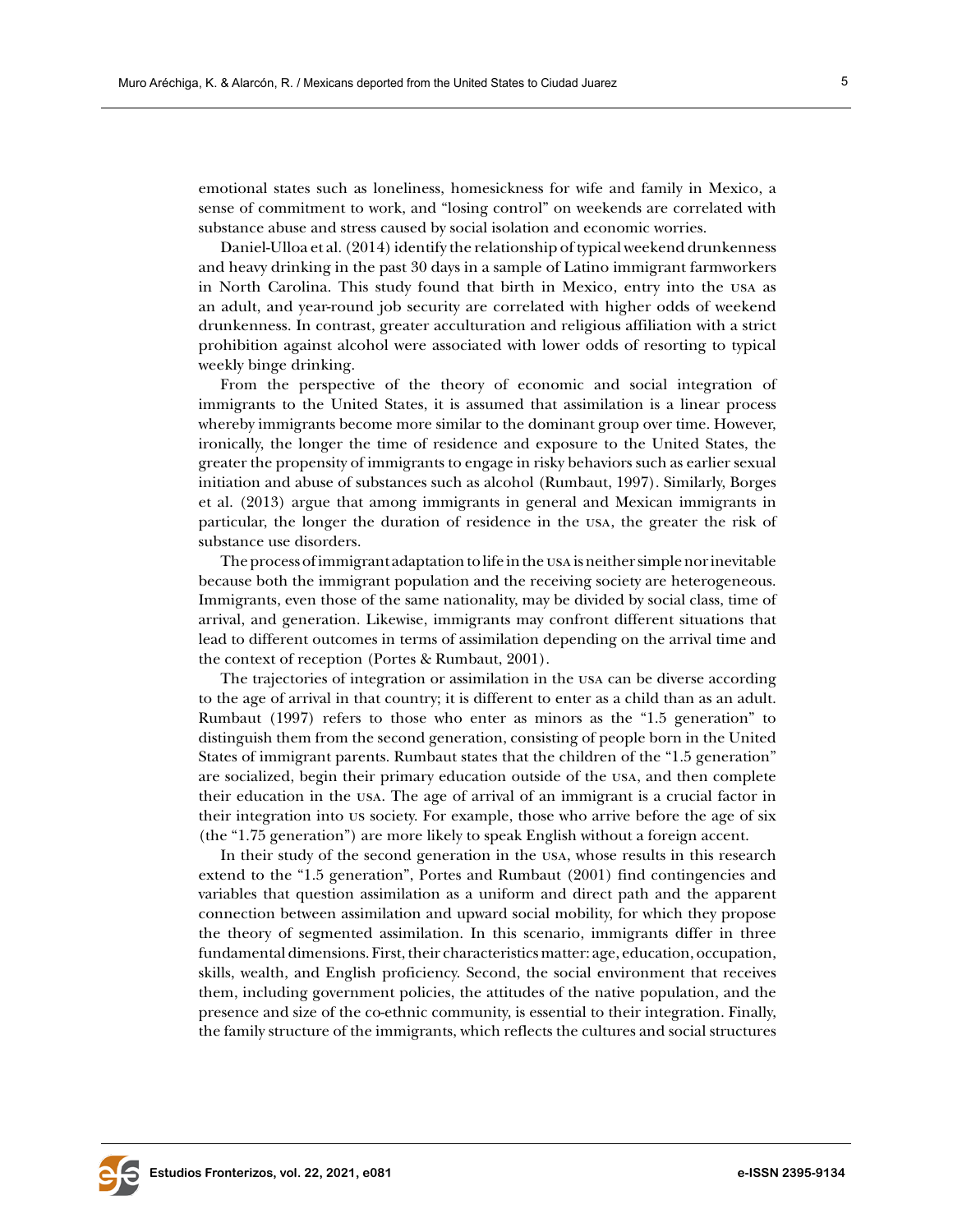of the country of origin, is important for assimilation. Of particular importance in the family is the presence of biological parents. The theoretical perspectives presented in this section are useful in assessing the extent to which successful economic and social integration is possible for Mexican immigrants residing in the usa under undocumented status and, therefore, subject to deportation.

## The construction and development of the "deportation machinery"

In the long history of mass migration from Mexico to the United States that has unfolded over more than a century, Doris Meissner et al. (2013, p. 93) find that immigration-related crimes had historically been treated as civil law violations that, at worst, could lead to deportation, which was reserved for those convicted of serious or violent criminal offenses. However, beginning in the mid-1990s, the United States Congress decided to facilitate the deportation of non-citizens by transforming civil immigration violations into crimes and increasing penalties for existing immigration crimes. For this reason, between 2003 and 2013, the number of criminal prosecutions linked to immigration-related violations grew at an unprecedented rate. The two most common immigration crimes prosecuted by the authorities were illegal entry into the United States, previously considered a misdemeanor, and illegal reentry after removal, which is now a felony. The category of non-usa citizens who are subject to formal deportation includes undocumented persons, lawful permanent residents, or recipients of a temporary visa. Only United States citizens by birth or naturalization cannot be deported.

The DHS distinguishes between two types of deportations: removals and returns. In this article, the terms removals or formal deportations are used interchangeably. Removals are formal expulsions of aliens based on a removal order that has administrative or criminal consequences for subsequent reentry to the usa for those who have committed serious crimes and a five, 10, or 20-year ban for other types of deportees. Returns are expulsions of aliens not based on a removal order. Most of the returns are of Mexican citizens who have been apprehended at the border with Mexico by the Border Patrol and deported to their country (U.S. Department of Homeland Security, 2011).

The tightening of the judicial system against non-citizens began in 1988 with the Anti-Drug Abuse Act of that year, the Anti-Terrorism and Effective Death Penalty Act of 1996, and the *Illegal Immigration Reform and Immigrant Responsibility Act* of 1996. As a result of these laws, the prosecution of immigration-related crimes expanded, as did the number of state and federal crimes that led to formal deportation or removal. Likewise, the discretion of immigration judges to suspend the removal of non-citizens decreased (Meissner et al., 2013, pp. 92-93). All these legislative and institutional transformations led to the creation of the "deportation machinery", as Finnegan (2013) calls it.

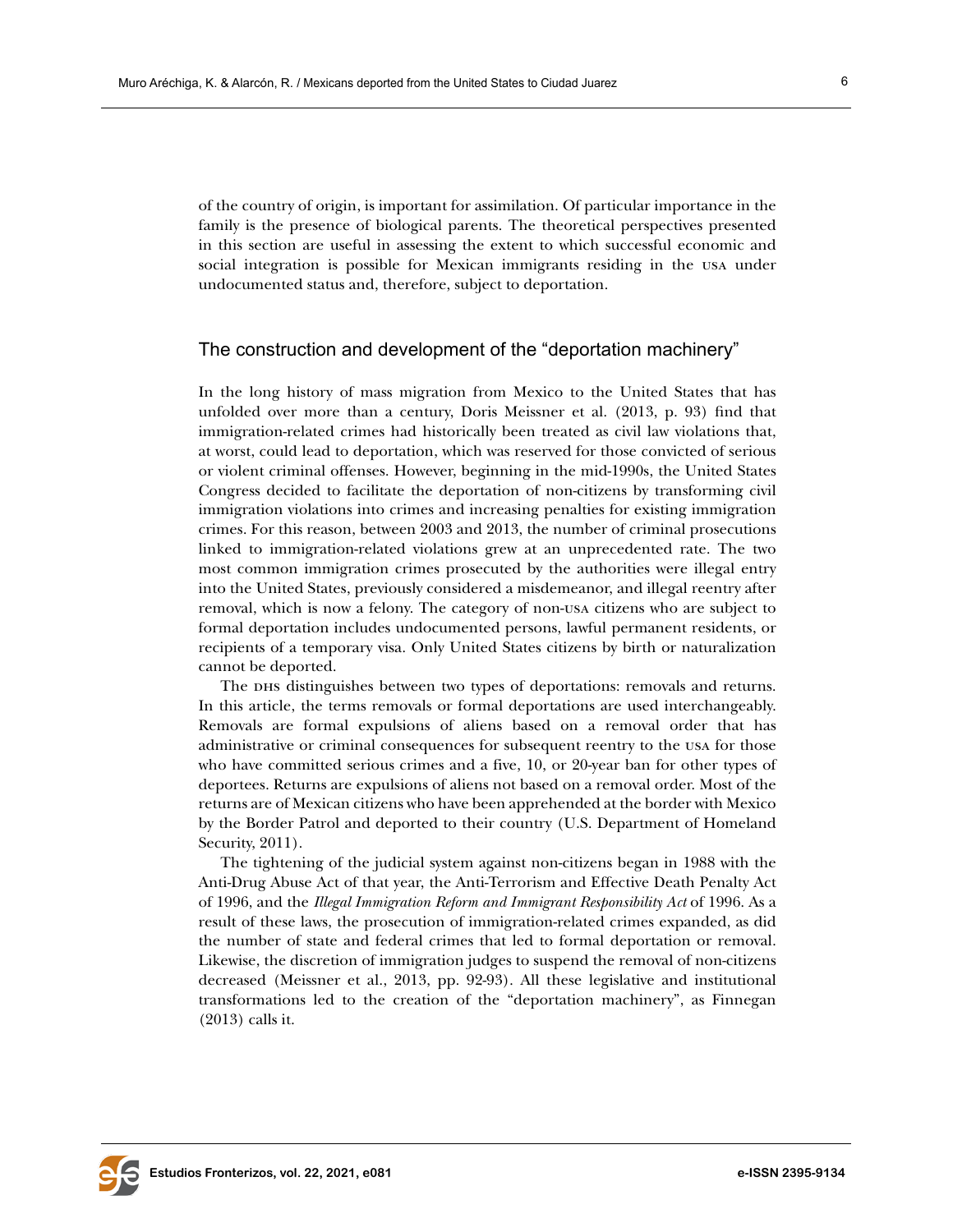crimes classified on an expanded list of aggravated felonies. They also apply stricter standards retroactively to crimes for which punishment has already been served, such as domestic violence and dui, and severely restrict judicial discretion over enforcement (Fitzgerald & Alarcón, 2013, p. 120). There are now five distinct categories of crimes for which non-citizens, if convicted, can be deported: crimes of moral turpitude, offenses involving controlled substances, offenses involving weapons or destructive devices, crimes of domestic violence or against children, and aggravated felonies (Meissner et al., 2013, p. 98).

An aggravated felony is a term used only in immigration law. In 1988, there was a list of four such crimes; however, with the enactment of the three laws mentioned above, the definition of the term expanded significantly to include about 50 crimes, among which are serious and relatively minor offenses, including crimes previously classified as misdemeanors (Meissner et al., 2013, p. 98). The list of aggravated felonies includes crimes such as murder, rape, and sexual abuse of a minor, which threaten persons' life and bodily integrity. Also included are drug trafficking, illicit firearms trafficking, and money laundering. There are aggravated felonies that have to do directly with immigration law violations, such as alien smuggling, reentry of previously a deported alien (which in legal terms is called illegal reentry), falsifying or altering a passport, and document fraud. Driving under the influence (DUI) of alcohol or other drugs and driving while intoxicated (DWI) are considered crimes of violence, as are assault, child abuse, domestic violence, involuntary manslaughter, robbery, or resisting arrest.

Although the "deportation machinery" was ready to operate in full force since the end of the 1990s, it was not until after the September 11, 2001 attacks that the number of removals of Mexican migrants entering the U.S. judicial system began to increase. On November 26, 2001, the *Patriot Act* became law and, consequently, immigration to the usa became a national security issue (Alarcón & Becerra, 2012). In 2002, the U.S. government began implementing section 287(g) of the *Illegal Immigration Reform and Immigrant Responsibility Act* (IIRIRA) of 1996 that makes it possible for the federal government to enter into agreements with city and state law enforcement agencies to train their officers as immigration agents (U.S. Department of Homeland Security, 2011, p. 11). Detention operations of non-citizens in the interior of the United States that can lead to removal came under the responsibility of Immigration and Customs Enforcement (ice) in 2003, while Customs Border Protection, which includes Border Patrol, performs this task at the borders.

President Bush began the Secure Communities Program, with his successor, President Obama, maintaining it until 2014. This program started in October 2008 and aimed to create a biometric database with fingerprint search capabilities in all arrest and detention centers, establishing the immigration status of each detained person at the time of the arrest. Local law enforcement contacts ice if the biometric test indicates that the person is deportable. This helped local authorities share with the federal government the fingerprints and other biometric data of undocumented

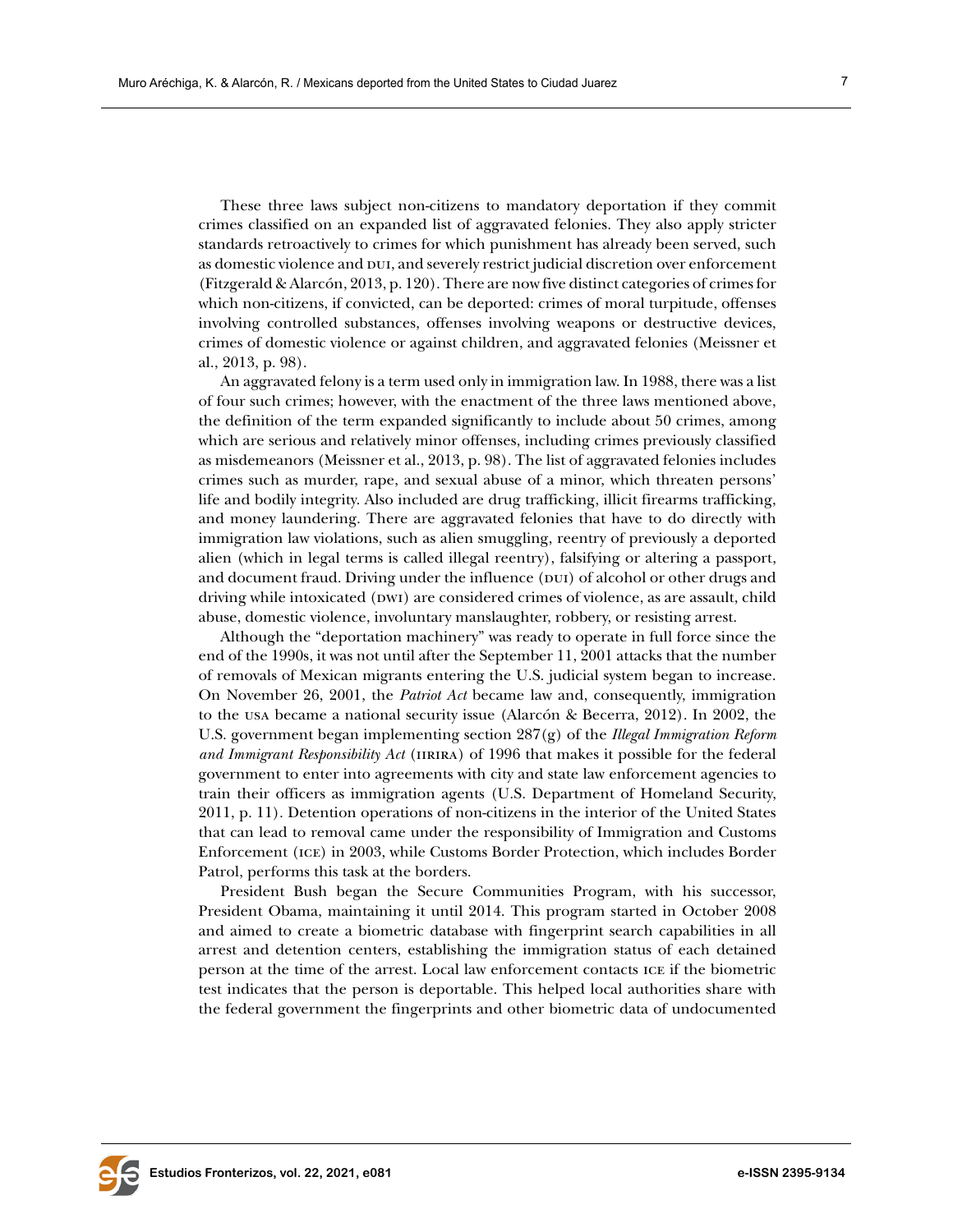individuals in local and county jails, comparing them with FBI and DHS databases. According to ice, this helps it prioritize the detention of non-citizens who have committed serious crimes. The operations of the Secure Communities Program were temporarily suspended between November 20, 2014, and January 25, 2017, when President Trump ordered their reactivation as a result of the executive order "Enhancing Public Safety in the Interior of the United States" (U.S. Immigration and Customs Enforcement, 2021).

As a consequence of the strengthening of the legislative and judicial apparatus to facilitate formal deportations of non-citizens, the number of Mexican citizens deported increased exponentially. Figure 1 contains data on formal deportation of Mexican citizens from the usa, taken from the dhs *Immigration Statistics Yearbooks* between 1998 and 2019, which includes the last three full fiscal years of the Clinton administration (1998-2000), the eight years of the Bush administration (2001-2008), the eight years of the Obama presidency (2009-2016), and the first three full years of the Trump administration (2017-2019). These data reveal that the number of deportations of Mexican citizens in this period reached 4 616 540.<sup>1</sup>



**Figure 1. Number of Mexican citizens formally deported from the United States (1998-2019)**

Source: U.S. Department of Homeland Security, 2020

Between 1997 and 2000, during the Clinton administration, in the period following the approval of IIRIRA, there were about 150 000 removals of Mexican migrants per year. Precisely after September 11, 2001, during the Bush presidency, spectacular growth in the number of formal deportations of Mexican migrants began,



<sup>1</sup> U.S. presidential administrations begin on January 20 of the first corresponding year; Figure 1 includes the full years of the administration, thus not adding the first 20 days of January, when they leave office.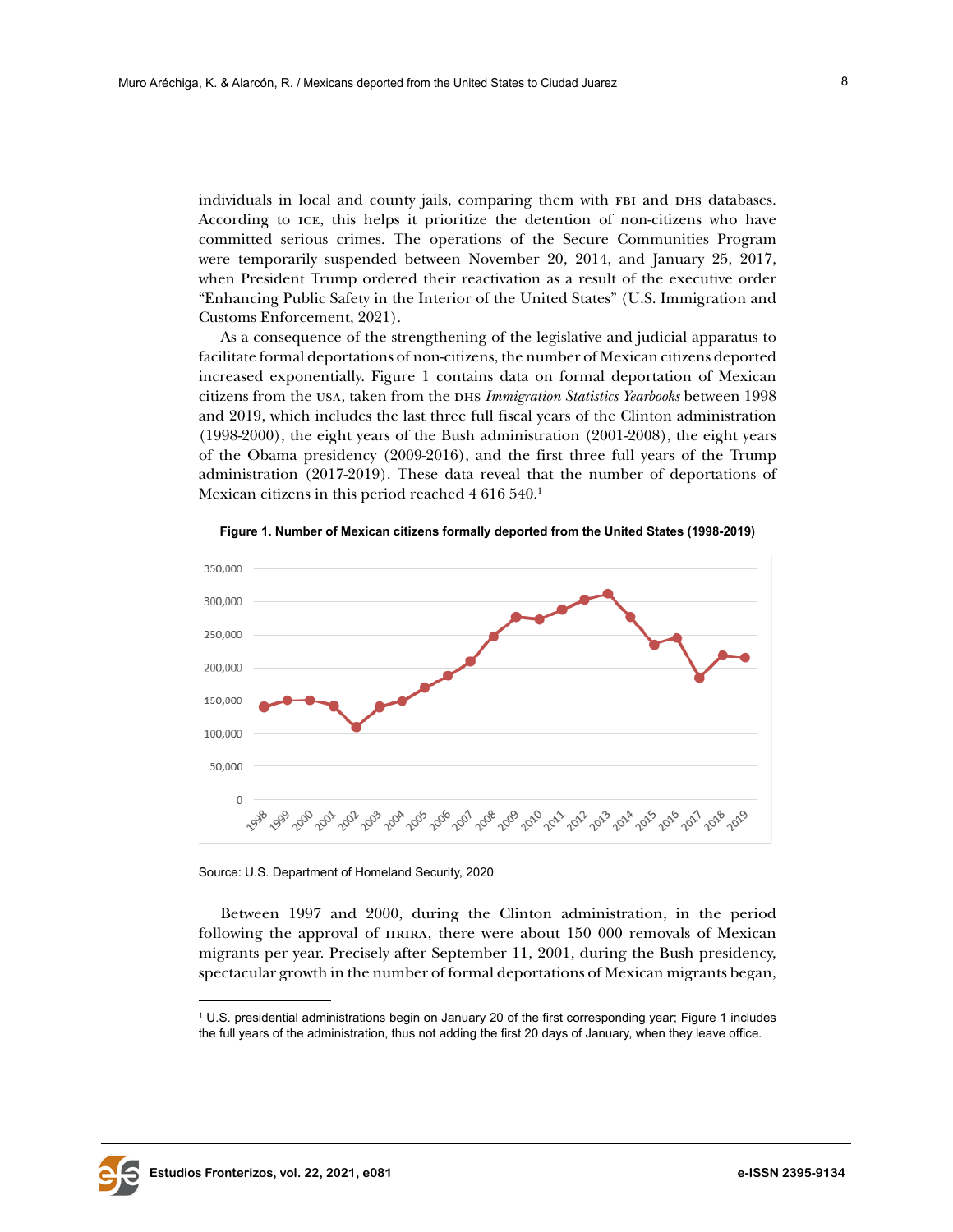reaching 247 000 in 2008, by then under the Obama presidency. However, between 2012 and 2013, the highest deportation figures were reached, with 300 000 Mexicans expelled from the United States per year. Despite threats by Trump, the number of deportations in the first three years of his administration was low compared to the entire Obama period. The "deportation machinery" was prepared and well-oiled since the Obama presidency, but, at least in his first three years, President Trump did not use it to the fullest.

In January 2017, after starting his presidential administration, Donald Trump began issuing a large number of executive orders that affected the lives of asylum and refugee seekers, people born in certain Muslim countries, migrants protected under Temporary Protected Status, and young people benefiting from the Deferred Action for Childhood Arrivals (DACA), among others. In this maelstrom of anti-immigrant measures, on January 25, 2017, the executive order entitled "Enhancing Public Safety in the Interior of the United States" was published (The White House, 2017), which expanded the priorities for which any non-citizen could be removed from the interior of the usa.

Non-citizens who could be formally deported included not only those who had been convicted of a criminal offense, but also those who had only been indicted, committed fraud in connection with their identity in official business, abused any program for receiving public benefits, not left the country after receiving a final order of removal, and those who "in the judgment of an immigration officer constitute a risk to public safety or national security" (The White House, 2017). With this Trump executive order, anyone who is not a U.S. citizen could be removed from the United States. On the other hand, in 2019, expedited removal within the usa was extended to the interior of the usa, and the Secure Communities Program suspended in the Obama administration was reactivated.

As a result of the SARS-CoV-2 pandemic, the us government began a series of actions related to immigration. First, it reduced many administrative operations, significantly reducing the number of removals. It also ordered a temporary ban on "non-essential" trips across its borders. This was an agreement signed with Mexico on March 20, 2020. The same day, the Trump administration announced that unauthorized migrants and asylum seekers would be blocked from entry due to public health considerations, regardless of their nationality. They would be expelled to the country of last transit (Mexico or Canada), or their country of origin. These rapid expulsions have been conducted under Title 42 of the U.S. Code. This same policy has been continued by the Biden administration, which began in January 2021.

#### **Results**

Mexican citizens deported from the usa and now residing in Mexico are diverse. They include more men than women, former prison inmates, veterans of the armed forces, young people who were brought to the usa by their parents, homeless migrants, those

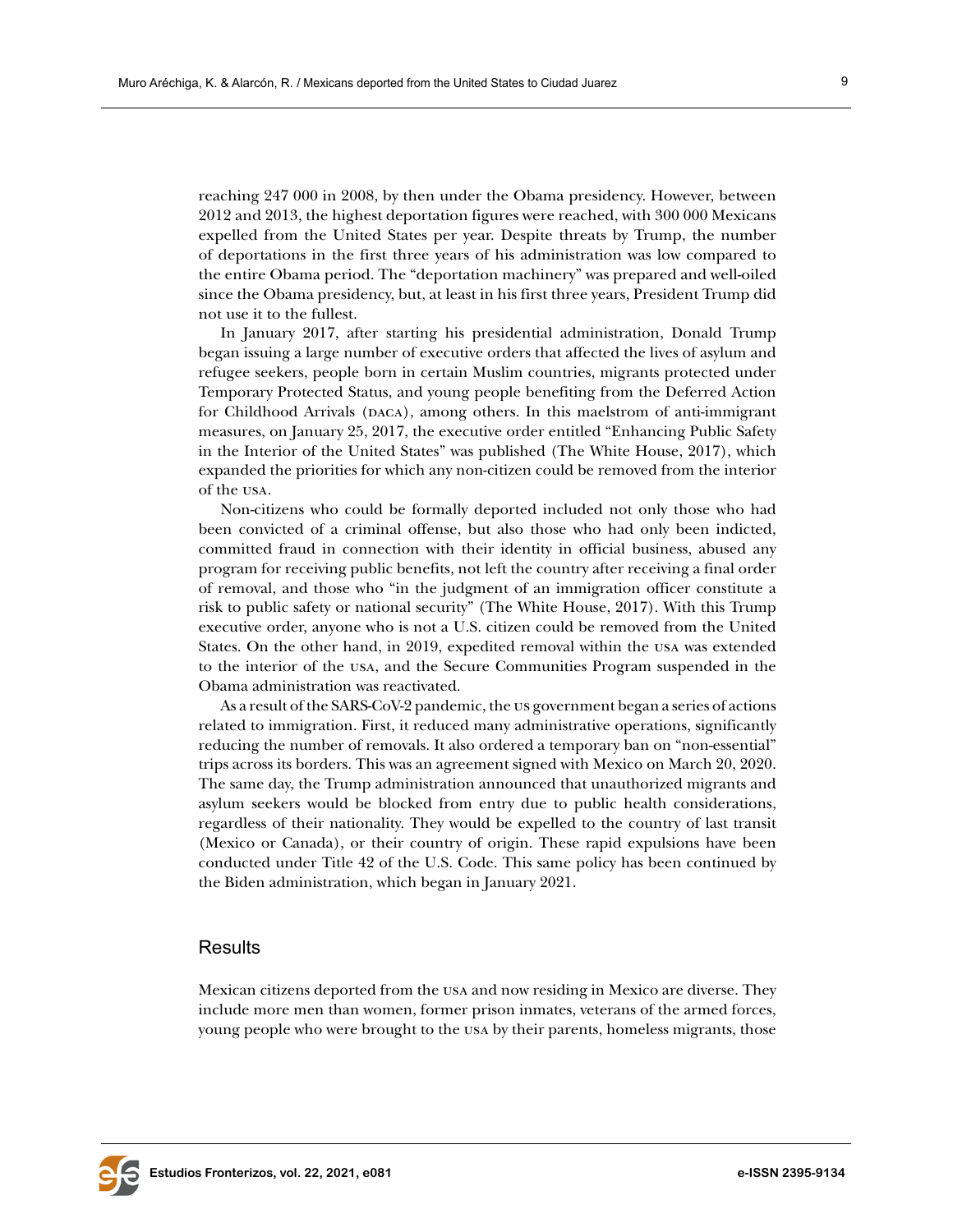accused of committing serious crimes, those deported for minor offenses such as traffic violations or in workplace raids, and those deported based on complaints from employers or neighbors, or after illegal reentry.

This section analyzes the cases of 23 Mexican migrants who were removed from the United States to Mexico through Ciudad Juárez, Chihuahua, accused of driving under the influence. They were interviewed between July and October 2019 in the days following their expulsion from the neighboring country. It is important to reiterate that the interviewees did not come from a random sample of deported migrants but agreed to participate in the research after confirming that they had been deported for a pui. This last section presents the most important empirical findings of the research.

## *The sociodemographic and migratory profile of the 23 interviewees in Ciudad Juárez*

The interviews with deported migrants provide information on their most important sociodemographic and migratory characteristics, such as fictitious name, age at last entry and deportation, number of years of residence in the United States, marital status, number of children, whether any of them reside in the United States, and their state of birth in Mexico. The average age of the interviewees is 35 years old. Of these, 65% are parents, and their children live in the United States. Almost half (48%) are married, so, as a consequence of the deportation, there was, in many cases, a breakup of the family unit. The migrants interviewed were born in Michoacán, Oaxaca, and Zacatecas (see Table 1).

The consequences of the deportation process are different for those who were minors when they were brought to the United States by their family members, as they face the situation of being expelled to a country they do not know. Those who migrated independently and arrived in the United States as adults face other consequences. Most of those interviewed  $(61\%)$  arrived in the usa as minors. As noted above, according to Rumbaut (1997), these immigrants belong to the "1.5 generation", to distinguish them from the second generation, who are those born in the United States to an immigrant parent. An important piece of information is that none of them reported having applied for DACA. The remaining nine respondents (39%) entered the United States as adults.

The average age of last entry to the United States was 18 years, the average age of deportation was 35 years, and the average length of residence in the United States was 16 years. The interviews provided additional information. In terms of education, none of them, neither those who arrived as minors nor as adults, completed high school. Adding this to the fact that 96% of them were undocumented and only 4% had legal permanent residency, it is possible to understand the difficulty of obtaining better jobs. The analysis of the last occupation of migrants in the usa indicates that most of those interviewed were working in construction  $(43.4\%)$ , followed by agriculture  $(9\%)$ and restaurants (9%). Among others, Manuel was an English as a Second Language student, Javier worked as a *coyote* (people smuggler) in charge of safe houses, and Francisco was a supervisor in a flower shop.

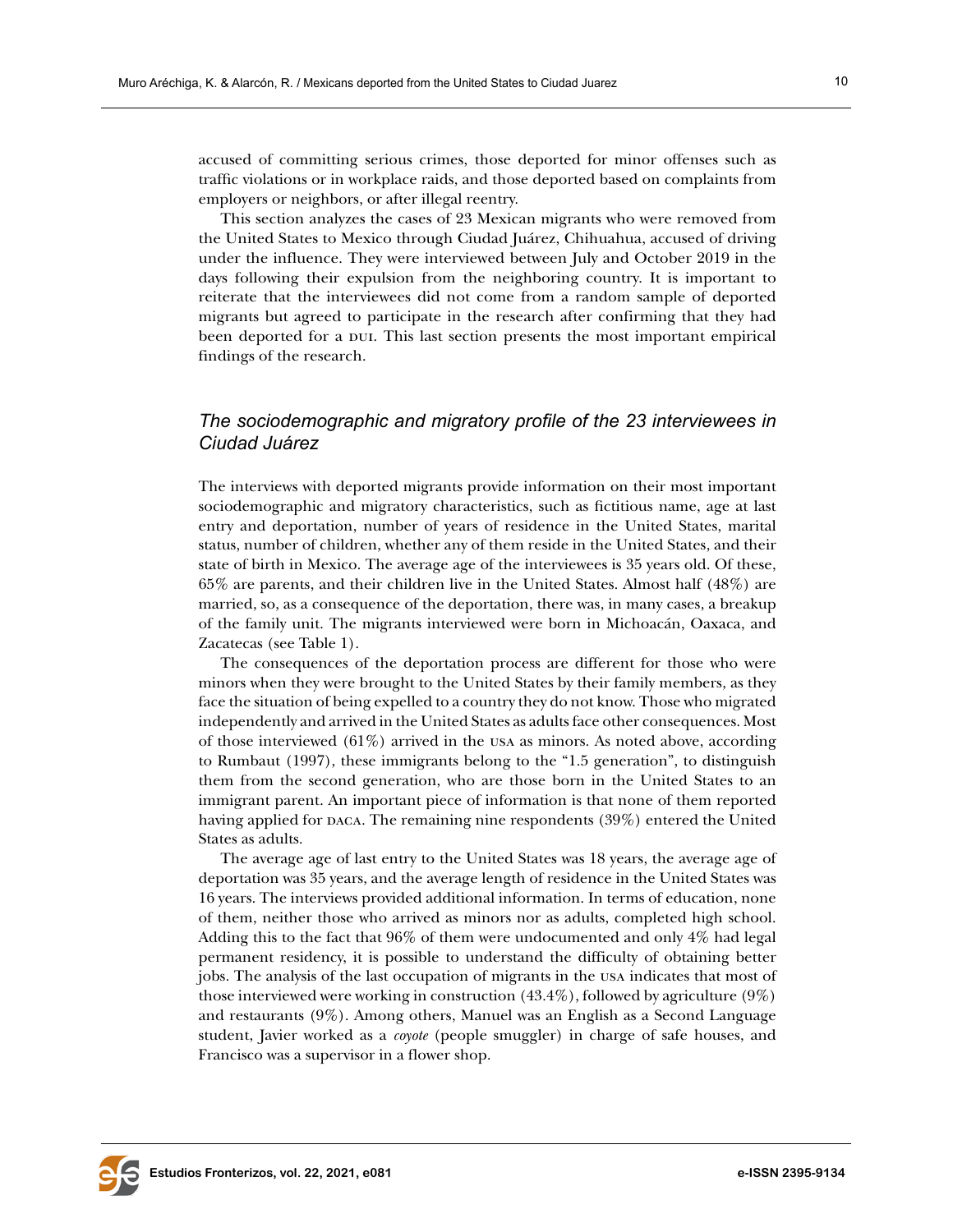|                | <b>Fictitious</b><br><b>Name</b> | Age at last<br>entry to<br>the USA | Age at de-<br>portation | <b>Years of</b><br>residence<br>in the USA | <b>State of birth</b> | <b>Marital status</b> | <b>With</b><br>children<br>in the<br><b>USA</b> | <b>Number</b><br>of chil-<br>dren |
|----------------|----------------------------------|------------------------------------|-------------------------|--------------------------------------------|-----------------------|-----------------------|-------------------------------------------------|-----------------------------------|
| 1              | Manuel                           | 13                                 | 29                      | 16                                         | Guanajuato            | Single                | No                                              | $\theta$                          |
| $\overline{2}$ | Jorge                            | 22                                 | 37                      | 15                                         | <b>Zacatecas</b>      | Separated             | N <sub>o</sub>                                  | $\theta$                          |
| 3              | Gabriel                          | 15                                 | 18                      | 3                                          | Oaxaca                | Single                | No                                              | $\theta$                          |
| $\overline{4}$ | Alfredo                          | $\overline{5}$                     | 43                      | 38                                         | <b>Mexico City</b>    | Free union            | Yes                                             | $\overline{7}$                    |
| 5              | Martín                           | 17                                 | 38                      | 21                                         | Michoacán             | Separated             | Yes                                             | $\overline{2}$                    |
| 6              | Miguel                           | 16                                 | 31                      | 15                                         | Puebla                | Single                | No                                              | $\overline{0}$                    |
| 7              | Gerardo                          | 28                                 | 41                      | 13                                         | Jalisco               | Married               | Yes                                             | $\overline{2}$                    |
| 8              | Esteban                          | 20                                 | 27                      | $\overline{7}$                             | Michoacán             | Separated             | No                                              | $\theta$                          |
| 9              | Federico                         | 11                                 | 42                      | 31                                         | Guerrero              | Married               | Yes                                             | $\overline{7}$                    |
| 10             | Javier                           | 21                                 | 22                      | 0.5                                        | Puebla                | Single                | Yes                                             | $\mathbf{I}$                      |
| 11             | Mauricio                         | 14                                 | 48                      | 34                                         | <b>Oaxaca</b>         | Married               | <b>Yes</b>                                      | $\overline{3}$                    |
| 12             | Isaías                           | 21                                 | 35                      | 14                                         | Michoacán             | Married               | <b>Yes</b>                                      | $\overline{4}$                    |
| 13             | <b>José</b>                      | 17                                 | 34                      | 17                                         | Michoacán             | Married               | Yes                                             | $\overline{4}$                    |
| 14             | Raúl                             | 24                                 | 34                      | 10                                         | Michoacán             | Married               | Yes                                             | $\mathbf{1}$                      |
| 15             | Felipe                           | 47                                 | 52                      | 5                                          | Sinaloa               | Married               | N <sub>o</sub>                                  | $\theta$                          |
| 16             | Inocencio                        | 13                                 | 18                      | $\overline{5}$                             | Veracruz              | Single                | N <sub>o</sub>                                  | $\theta$                          |
| 17             | Arturo                           | 23                                 | 39                      | 16                                         | Chihuahua             | Married               | Yes                                             | $6\phantom{1}6$                   |
| 18             | Noé                              | 14                                 | 31                      | 17                                         | Chiapas               | Married               | <b>Yes</b>                                      | $\overline{2}$                    |
| 19             | Ramiro                           | 25                                 | 45                      | 20                                         | Zacatecas             | Free union            | Yes                                             | $\mathbf{1}$                      |
| 20             | Juan                             | 17                                 | 44                      | 27                                         | Michoacán             | Married               | Si                                              | $\mathbf{1}$                      |
| 21             | Eduardo                          | 13                                 | 25                      | 12                                         | Michoacán             | Single                | N <sub>o</sub>                                  | $\theta$                          |
| 22             | Francisco                        | 6                                  | 27                      | 21                                         | Oaxaca                | Free union            | Yes                                             | $\overline{2}$                    |
| 23             | Aurelio                          | 14                                 | 48                      | 19                                         | Oaxaca                | Married               | Yes                                             | 3                                 |

**Table 1. State of birth, age at last entry and deportation, and years of residence in the United States of migrants interviewed. Ciudad Juárez, 2019**

Source: Data from fieldwork interviews in Ciudad Juárez, 2019

# *Formal deportation from the United States: background and consequences*

Most of the interviewees reported that they had more or less severe alcohol or other drug abuse problems before their last deportation and that they habitually drove a motor vehicle under the influence of alcohol or other drugs. Moreover, as presented in Table 2, almost half of them (48%) had a previous dui arrest or deportation before being deported to Ciudad Juárez in 2019. This table also reveals that two out of the three (66%) were deported directly from prison because they were serving sentences for crimes they committed, in most cases related to DUI.

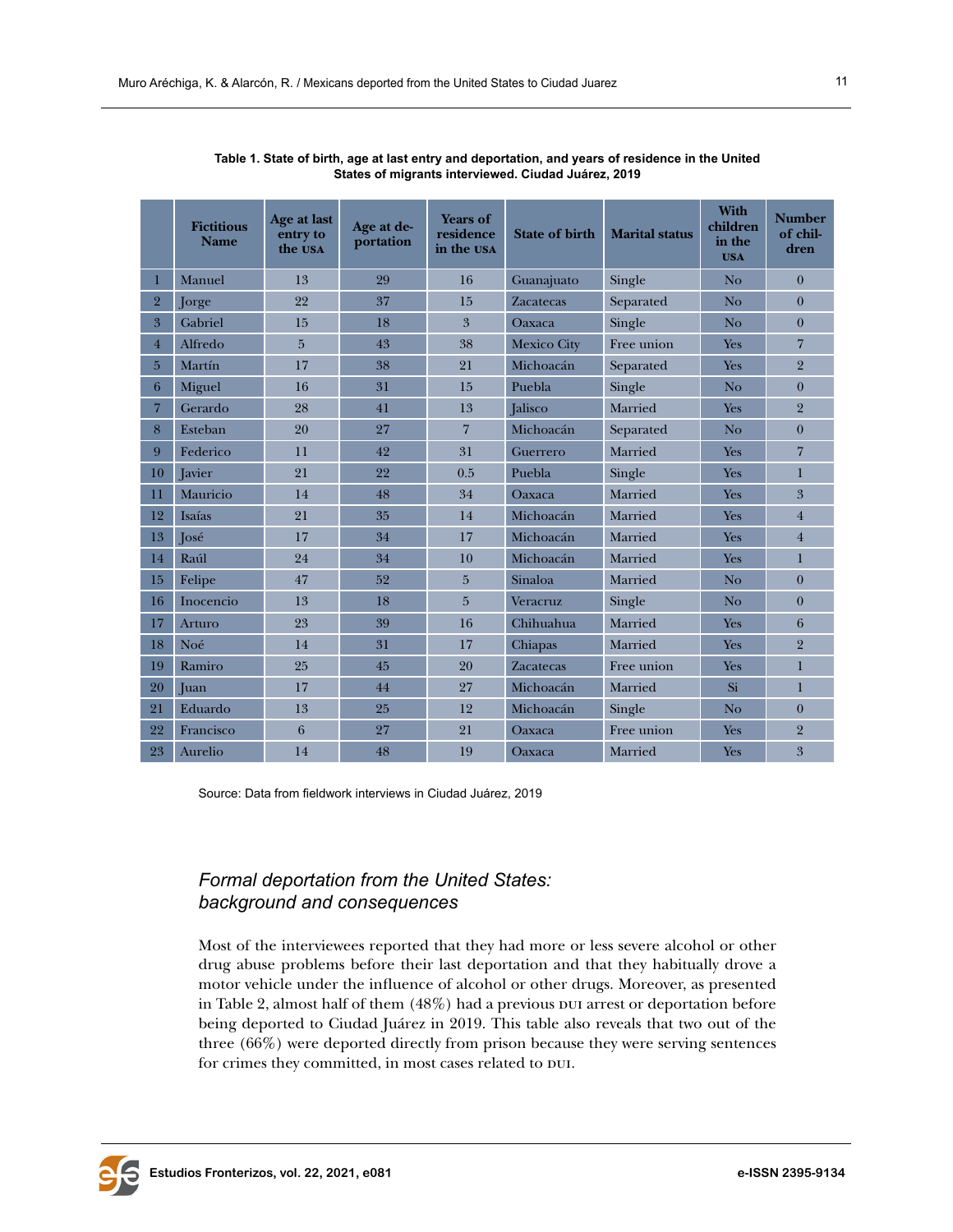The prohibition to return to the usa after removal can vary from five years, 10 years, or 20 years to lifetime deportation, depending on the circumstances of each case. Table 2 indicates that the punishment for committing dui is generally 10 years, and this sanction was given to 16 of the 23 respondents (69%).

|                | <b>Name</b> | Number of<br>months in<br>prison | Previous arrests or deporta-<br>tions due to DUI   | Number of<br>years of re-en-<br>try ban into the<br><b>USA</b> |
|----------------|-------------|----------------------------------|----------------------------------------------------|----------------------------------------------------------------|
| 1              | Manuel      | 36                               |                                                    | Lifetime                                                       |
| $\overline{2}$ | Jorge       | 12                               | DUI arrest warrant                                 | 10                                                             |
| 3              | Gabriel     | $\overline{0}$                   |                                                    | 10                                                             |
| $\overline{4}$ | Alfredo     | 24                               |                                                    | 10                                                             |
| 5              | Martín      | 6                                | Arrest warrant and previous<br>deportation for DUI | 10                                                             |
| 6              | Miguel      | $\overline{0}$                   |                                                    | 10                                                             |
| 7              | Gerardo     | 24                               |                                                    | 10                                                             |
| 8              | Esteban     | $\overline{0}$                   | Previous deportation for DUI                       | 20                                                             |
| 9              | Federico    | $\theta$                         |                                                    | 10                                                             |
| 10             | Javier      | $\overline{0}$                   | Previous deportation for DUI                       | 10                                                             |
| 11             | Mauricio    | 12                               |                                                    | 10                                                             |
| 12             | Isaías      | $\theta$                         |                                                    | Lifetime                                                       |
| 13             | José        | 6                                | Two arrests for DUI                                | Lifetime                                                       |
| 14             | Raúl        | 12                               | Previous arrest and deporta-<br>tion for pur       | 10                                                             |
| 15             | Felipe      | 24                               | DUI arrest and previous depor-<br>tation           | Lifetime                                                       |
| 16             | Inocencio   | 12                               | Previous deportation order<br>for <b>DUI</b>       | 10                                                             |
| 17             | Arturo      | $\overline{0}$                   | Previous deportation for DUI                       | 10                                                             |
| 18             | Noé         | $\overline{0}$                   |                                                    | 10                                                             |
| 19             | Ramiro      | $\overline{0}$                   |                                                    | 10                                                             |
| 20             | Juan        | 24                               |                                                    | 10                                                             |
| 21             | Eduardo     | 24                               | Two arrests for DUI                                | Lifetime                                                       |
| 22             | Francisco   | 36                               | Previous arrest and deporta-<br>tion order for put | Lifetime                                                       |
| 23             | Aurelio     | 12                               |                                                    | 10                                                             |

**Table 2. Prison stays, arrests, prior deportations, and punishment of Mexican migrants deported from the United States to Ciudad Juárez, 2019**

Source: Fieldwork interviews, Ciudad Juárez, 2019

Given the evidence that several of the interviewees were arrested or deported before their last deportation, the life histories of Alfredo, Francisco, and Manuel are used

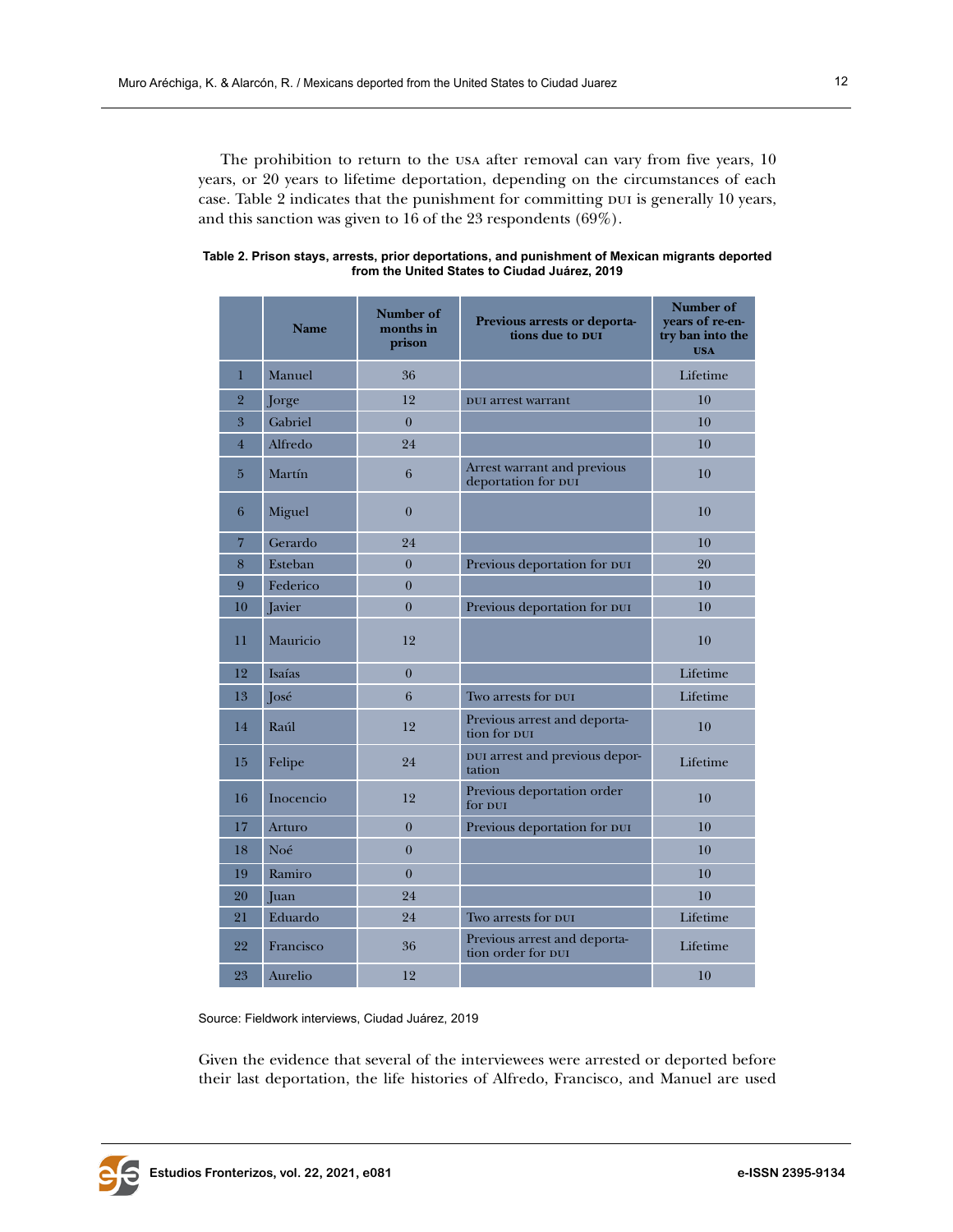to demonstrate how the abuse of alcohol or other drugs led them to commit serious crimes in addition to bui and for this reason they were in prison prior to deportation.

Alfredo entered the United States at the age of five with his family and resided in Yakima, Washington. "I thought I was just another American citizen". As an adult, a friend invited him to work. He had to go every week from Washington to Chicago to deliver drugs. He did this for 10 years and believed the police were already looking for him. Furthermore, he offered drugs to the newly arrived paisanos and brought them women. "People who emigrate on their own get caught up looking for a vice; there is nothing worse than loneliness. I used to profit from it, and I do not feel good now". He was stopped on his way back from Chicago at a checkpoint near his home. He was charged with driving under the influence and was deported for 10 years after spending two years in prison.

Francisco was born in Oaxaca and came to the United States at the age of six, later working in a flower shop in Las Vegas, Nevada. His father was deported on  $\overline{D}$  currences. He drank alcohol to excess and then started using methamphetamines and crystal meth. He was arrested when leaving a friend's house: "I already had an arrest warrant for failure to comply with probation, for assault and fighting without a weapon. On top of that, I was drunk and had consumed marijuana". He spent 36 months in prison, and his deportation was for  $DUI$  and a previous deportation order. He cannot return to the United States. "I'm tagged for life".

Manuel was born in Guanajuato and lived in Tacoma, Washington, from the age of 13. He worked in irrigation in the fields, and together with his siblings, he obtained legal permanent residency that he later lost with deportation. He started hanging out with people who came to his house, and in the garage, they would play music and drink beers, and everything was going well until they got the idea of trying crystal meth. He and his friends saw a parked car on one occasion, and it was easy for them to steal it.

Two weeks later, the cops came looking for me at the house. They arrested me for stealing the car and allegedly driving under the influence. I ended up in prison, where I spent three years. I cannot believe I was deported for life.

By way of contrast, the stories of Esteban, Federico, and Mauricio, who, although deported for  $p$ ui, did not commit other serious crimes, will be described.

Esteban was born in Michoacán and lived in Las Vegas. His last entry to the United States was when he was 20 years old. He worked as a mover, and on weekends he drove drunk. "My friends told me that I could do anything because I was *güerito, ojo claro* (white, light-colored eyes)". The last time he was stopped, he was driving alone, leaving a party. "I had hardly got to the gas station, and the lady who served me looked at me funny; she even gave me advice that I could not drink and drive. I told her, smiling, that I was not buying beer but gasoline and that she was not the police". Two blocks away, the police stopped him. They detained him for three days, and when he was

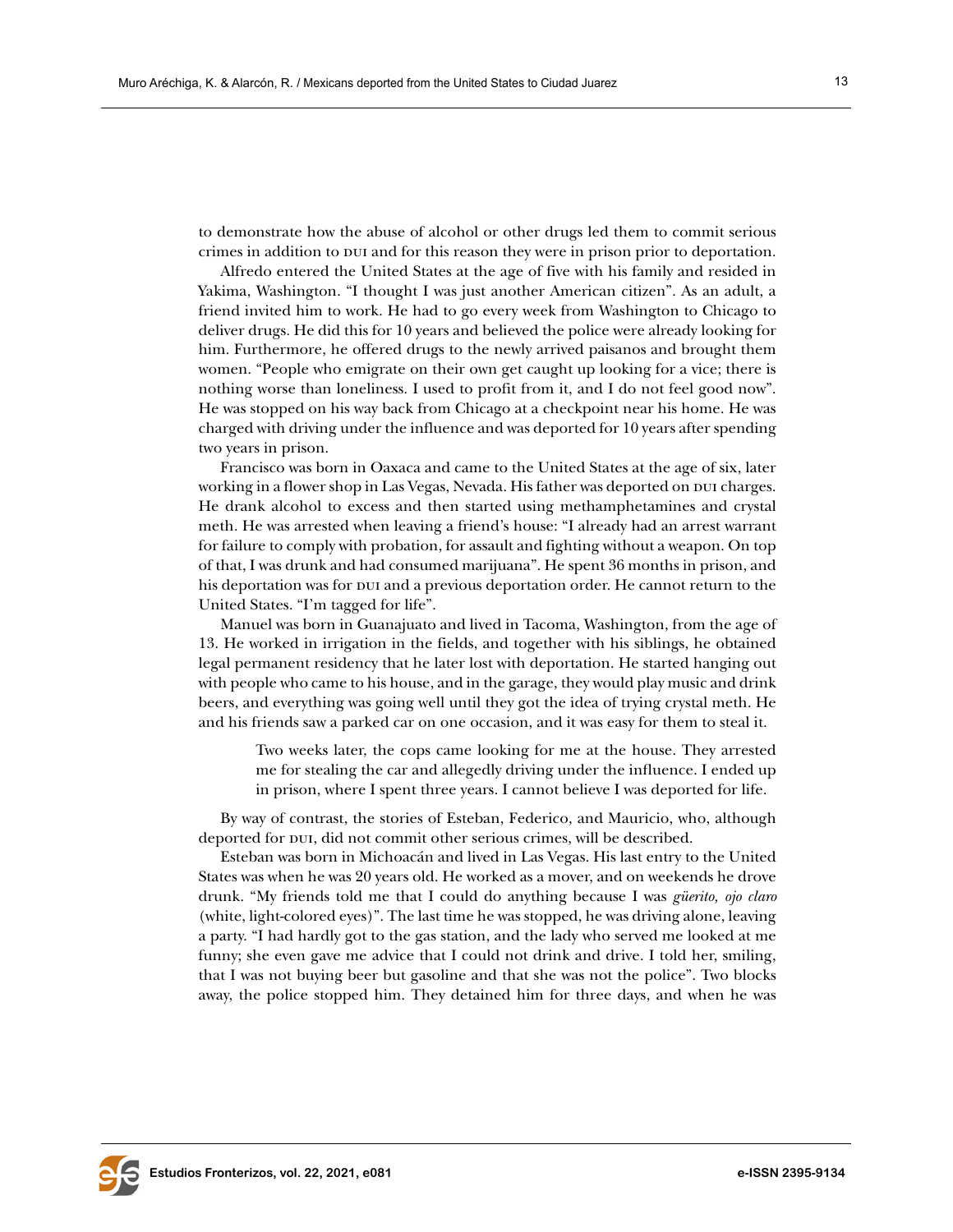about to be released, ice went after him because he had a previous deportation for bui. "They took me out and punished me for 20 years".

Federico was born in Guerrero, crossed over to the United States in 1988 at the age of 11, and lived in Las Vegas. On weekends he drank beer and ate grilled meat. He was raided several times. "They found that I was half-drunk, and they let me go because the breathalyzer said it had not been that much". When he left work, he got on the freeway to go home one afternoon.

I felt that they were following me. I think it was because my truck was painted black (…) very elegant. I was earning quite well, working at wiring in construction. When they stopped me, they searched me, and I had to pay bail of 1 700 dollars for being slightly drunk (…) they could not prove drug use, so they kept me detained for a few days because I did not have papers and because my case was suspicious.

His deportation order states that he cannot return to the United States for 10 years.

Mauricio was born in the city of Oaxaca; he came to the United States at the age of 14 and lived in Miami. He worked helping repair boats, for which he was incredibly careful. "Since I came here as a kid, I did not drink in Mexico, so I did it here only on weekends". He was arrested after drinking 15 beers and four glasses of tequila. He was driving alone because he let his wife leave in another car with their children before leaving a family reunion. "I went out drunk and was stopped by the police because I fell asleep waiting for the traffic light to change. They took me directly to detention. After four days, they sent me to Orlando, where I spent 12 months in prison". In the United States, he has his family, and he asserts that he will return for them; he was deported and punished for 10 years.

## *The authority that conducted the pre-deportation arrest*

In the interviews with the 23 deported migrants, an important piece of information emerged: most were detained by local police (69.5%), 21.7% by Highway Patrol, and 8.8% by ice. Emif Norte corroborated this information, revealing that, during the July to September 2019 quarter, the highest proportion of arrests of Mexicans residing in the United States was made by local police (48.5%), while ice ranked second with 24.2% of the arrests. Other law enforcement agencies conducted the remaining arrests (27.3%) (El Colegio de la Frontera Norte, 2019). It is surprising that ice, the dhese parameters agency in charge of deporting non-citizens in the interior of the country, detained the lowest percentage of those interviewed. In their research on women deported to Tijuana and who were interviewed at the Madre Assunta shelter, Rocha Romero and Ocegueda Hernández (2013, pp. 16-31), in their research, point out that the arrests made of 10 women interviewed were not by ice agents but by local police. These arrests took place in places where the Mexican immigrant community in the United States gathers, such as stores, recreation centers, or religious centers.

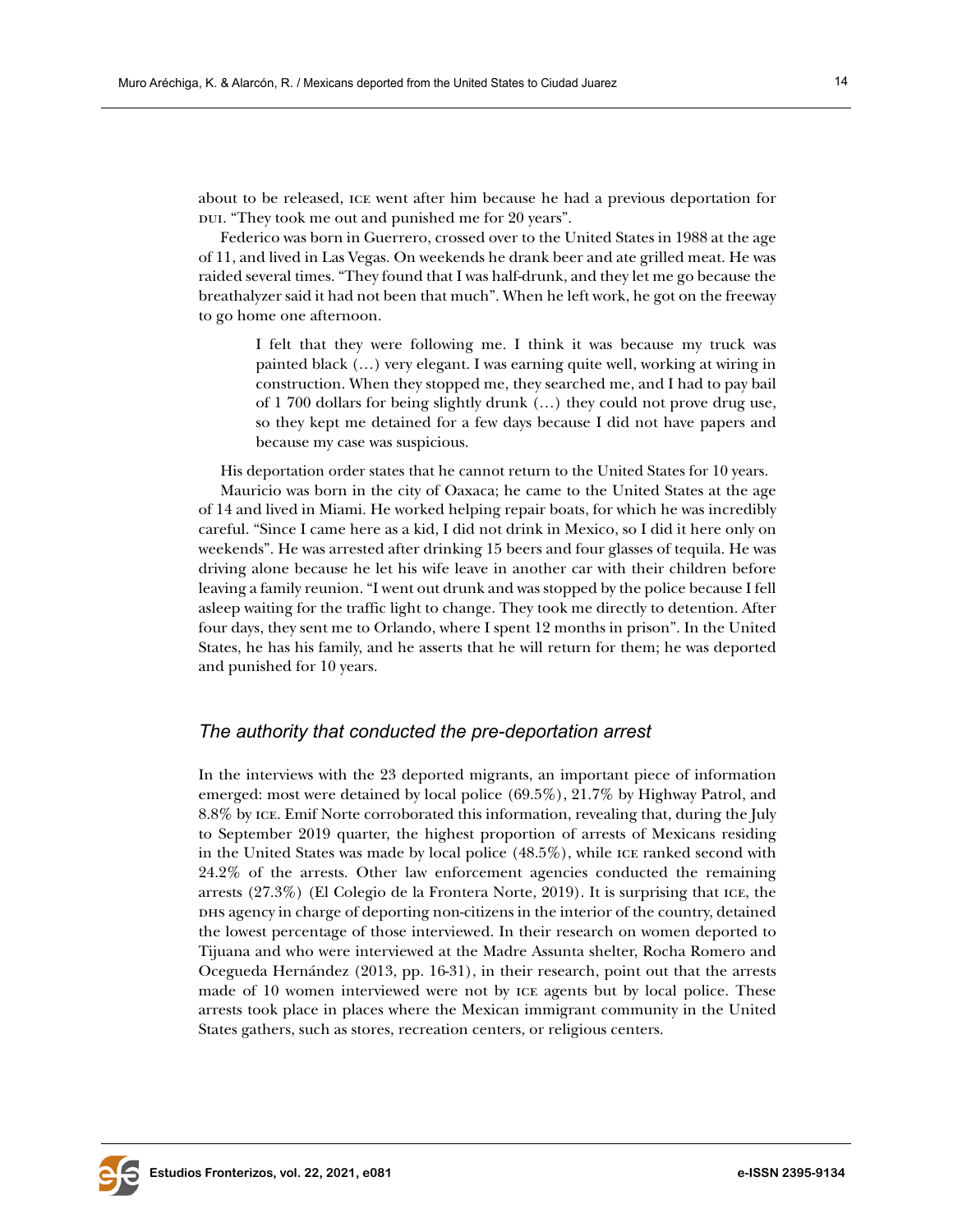The high number of arrests and deportations of Mexican citizens in the interior of the United States illustrates the active collaboration of subnational authorities in immigration control tasks through the  $287(g)$  and Secure Community programs. As indicated previously, the 287(g) program is a section of the *Immigration and Nationality Act* that since 1996 allows the federal government establish agreements with city and state police agencies to train their officers as immigration agents (Meissner et al., 2013). Through the Secure Communities Program, initiated by President Bush in 2008, and kept in operation by President Obama until 2014, and then revived by President Trump in 2017, local jurisdictions share with the federal government the fingerprints and other biometric data of undocumented individuals in local and county jails that are matched against FBI and DHS databases (U.S. Immigration and Customs Enforcement, 2021).

The arrest experiences of Raúl, Noé, and Ramiro, presented in the following lines, illustrate how these three Mexican migrants were arrested before deportation by local police officers. In fact, in the six cases presented before, it is also local police officers who conduct the arrest, often at roadblocks, which highlights the effectiveness of the  $287(g)$  and Secure Communities programs. On the other hand, most of the interviewees were arrested when they were under the influence of alcohol for drinking beer.

Raúl was born in Michoacán and entered the United States at the age of 24. He lived in Arizona for 10 years, working in construction. When he was leaving work, the police arrested him. He had been drinking

a little bit. I did it, and I paid the bail. I felt they would let me out like the last time, but ice came after me to deport me for being undocumented, not because I had an open case. The charges they threw me out for were alcohol and drugs (…) they never mentioned my lack of papers, and I do not do drugs. I spent almost a year in jail, and I cannot return for 10 years.

Noé was born in Chiapas. His last entry to the United States was when he was 14 years old. He lived in North Carolina, where he worked on a golf course. He was driving to work when he was stopped. The police were following him and ordered him to stop. The police officer asked him if he was drinking, and he said yes because he had open beers inside the car. "I think my passenger was drinking beer". He was detained for two days. "My family was trying to get me out, but they turned me over to ice quickly. Once there, it is harder to get you out". They took him to a Georgia prison, and from there, he was deported for 10 years.

Ramiro was born in Zacatecas and entered the United States at the age of 25. When he was stopped in El Paso, Texas, it was "for something stupid, when I got into the car I did not turn on the lights, it was nighttime, but there was no one on the road". When the police stopped him, they smelled alcohol; he had drunk two beers.

They asked me for my license, and I did not even have a piece of paper. I told the officer that I had had a couple of beers before the soccer game started, but no way, he wouldn't believe me; I was wearing my uniform. He told me that he would have let me go if I had brought my license.

Because of the deportation, he cannot return to the United States for 10 years.

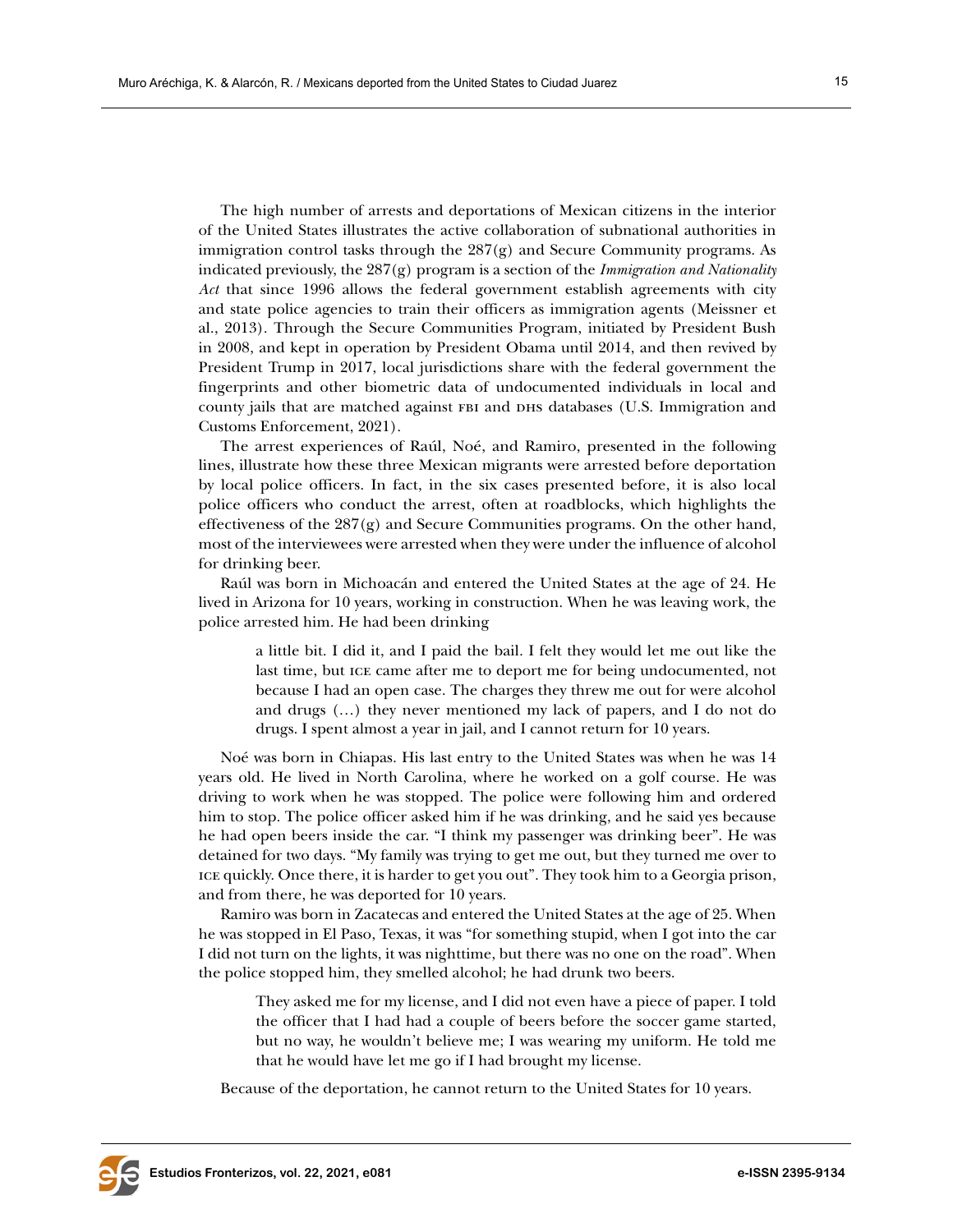### **Conclusions**

This research analyzes the legislative, social, and economic factors that explain why many Mexican citizens have been formally deported from the United States on charges of driving under the influence. To this end, it examined the most relevant theories and the most salient research that could help understand this process and the U.S. immigration policy that currently facilitates the formal deportation of many immigrants and that has affected Mexican citizens to a great extent. The theoretical and contextual frameworks guides the analysis of the empirical research, which consisted of examining the deportation process of 23 Mexican men who were removed from the United States to Ciudad Juárez, Chihuahua, charged with pui in 2019.

The first main finding of the research is that, according to the who (World Health Organization, 2018), alcohol abuse was higher in the us population over 15 years of age than in the similar Mexican population in 2016. This suggests that Mexican migrants are exposed to a more widespread practice of alcohol abuse upon entering the United States than is the case in Mexico. It is likely that, for this reason, most of the interviewees began consuming alcohol in the usa, although it should be noted that most of them were brought there when they were minors by their parents. Another important finding is that, in both Mexico and the United States, beer is the preferred alcoholic beverage. Almost all interviewees reported that they consumed it regularly and that they even abused its consumption and that this led to their deportation. The popularity of beer in Mexico has been documented in research conducted by the who (World Health Organization, 2018) and Medina-Mora et al. (2002).

The interviewees cannot be considered young according to their sociodemographic and migratory profile since the average age is 35 years old. As expected, none of them are U.S. citizens, most of them had undocumented status, and only 4% had a legal permanent residency, which was canceled at the time of their deportation. On the other hand, all of those interviewed had little schooling since none completed high school, even those who arrived as minors. For this reason, none of them applied for daca protection against deportation because they did not meet the educational requirement of this executive order. Most of them reported having construction, agriculture, and catering jobs.

The interviewees decided to drive a car to work and to conduct other activities in their daily lives despite having consumed varying amounts of alcohol and were stopped, in most cases, by local police officers. This is another relevant finding and documents the leading role of these local police department officers acting as "immigration police". This action is a direct result of the enforcement of the  $287(g)$  and Secure Communities programs that began operating after the passage by Congress of the *Illegal Immigration Reform and Immigrant Responsibility Act* in 1996 that transformed DUI into an aggravated felony that can lead directly and retroactively to formal deportation (Meissner et al., 2013).

Another finding of this research with theoretical implications concerns the interviewees' long average number of years lived in the United States: 16 years. Consequently, many deported immigrants have children in the usa, are married, or

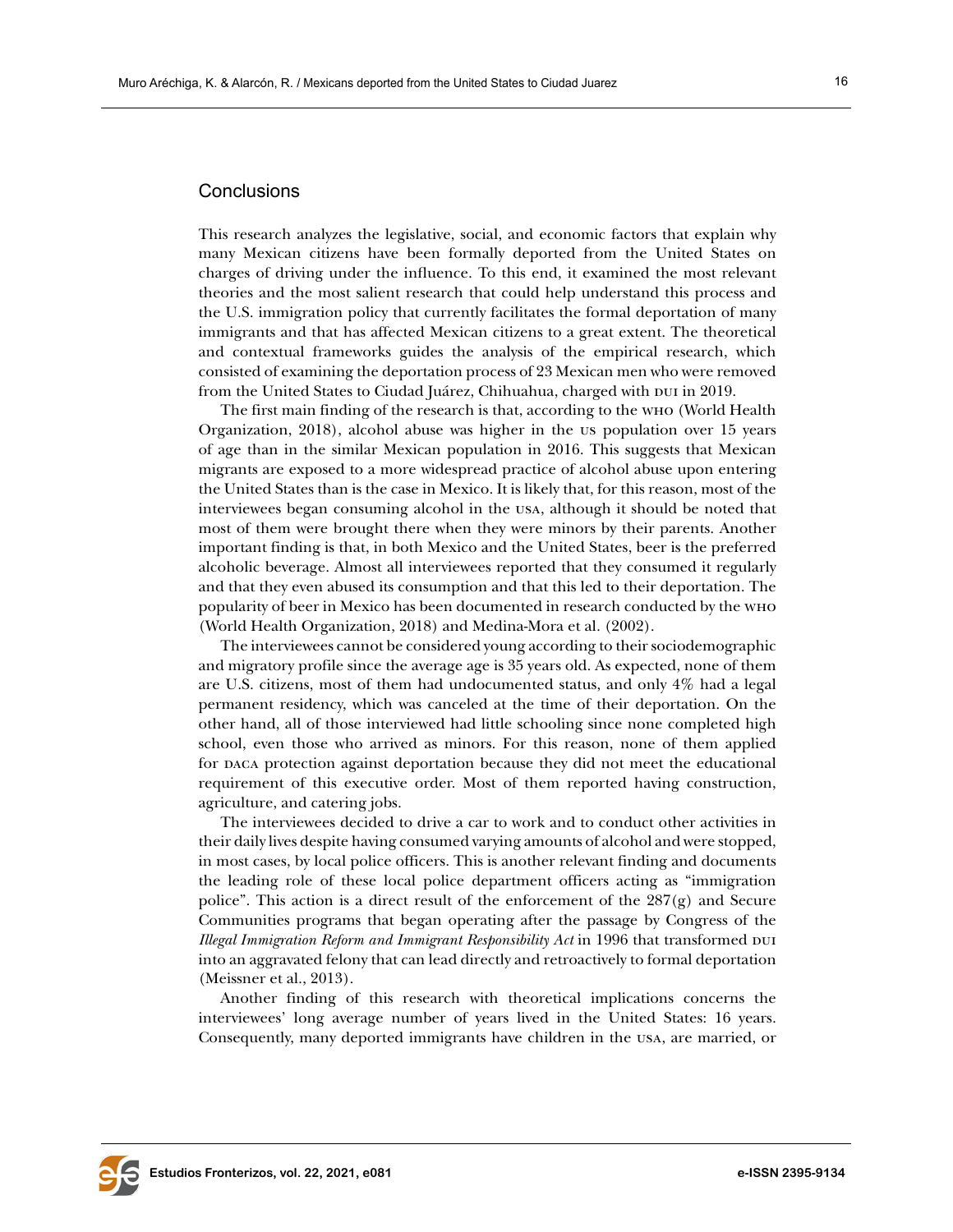are in free unions. The long residence in the usa leads to relating the findings to the theory on the economic and social integration of immigrants that many us scholars refer to as *assimilation*. Assimilation is assumed to be a uniform and straightforward process in which all us immigrants participate and which inexorably leads to upward social mobility over time. Portes and Rumbaut (2001) question this postulate and, following the theory of segmented assimilation, argue that some immigrants live in conditions of poverty in the lower and degraded segment of us society instead of achieving upward social mobility. Rumbaut (1997) highlights the irony that the longer immigrants have lived and been exposed to living in the usa, the greater their propensity to engage in risky behaviors such as alcohol abuse.

This type of degraded economic and social integration is what the interviewees, most of whom lived in the usa undocumented, experienced. This led them, in most cases, to live in communities of single men, employed in a precarious labor market and in a social environment of discrimination. Research on alcoholism indicates that this situation leads to alcohol abuse. For Szaflarski et al. (2011), loneliness, homesickness, stress caused by social isolation, and economic concerns correlate with substance abuse. Borges et al. (2007) argue that Mexican immigrants have a higher risk of drug use because in the usa there is greater availability of these substances and more liberal norms regarding their use.

The 23 interviewees had varying levels of alcohol or drug abuse from before deportation that caused almost half of them to have a previous arrest or deportation order for DUI before being deported to Ciudad Juárez in 2019. The practice of abusing alcohol or other drugs in spaces and times of work and socializing with family and friends became a felony when they drove a motor vehicle under the influence of this substance that put their lives and the lives of others in danger. This felony carries severe penalties for us citizens who may lose the privilege of having a driver's license or end up in prison; however, for non-citizens, this offense can lead directly to deportation. Hagan et al. (2011, pp. 1388-1389) point out that deportation has become a form of social control since immigrants are required to be legal residents and adopt unprecedented behavior patterns at the risk of facing permanent deportation. This research found that alcohol abuse affects many Mexican migrants residing in the United States. For this reason, it is necessary to conduct prevention work with the participation of the migrant communities themselves, churches, and Mexican consulates.

## References

- Alarcón, R. & Becerra, W. (2012). ¿Criminales o víctimas? La deportación de migrantes mexicanos de Estados Unidos a Tijuana, Baja California. *Norteamérica*, *7*(1), 125-148. [https://www.revistanorteamerica.unam.mx/index.php/nam/](https://www.revistanorteamerica.unam.mx/index.php/nam/article/view/160) [article/view/160](https://www.revistanorteamerica.unam.mx/index.php/nam/article/view/160)
- Borges, G., Medina-Mora, M. E., Breslau, J. & Aguilar-Gaxiola, S. (2007). The effect of migration to the United States on substance use disorders among returned Mexican migrants and families of migrants. *American Journal of Public Health*, *97*(10), 1847-1851. <https://doi.org/10.2105/AJPH.2006.097915>

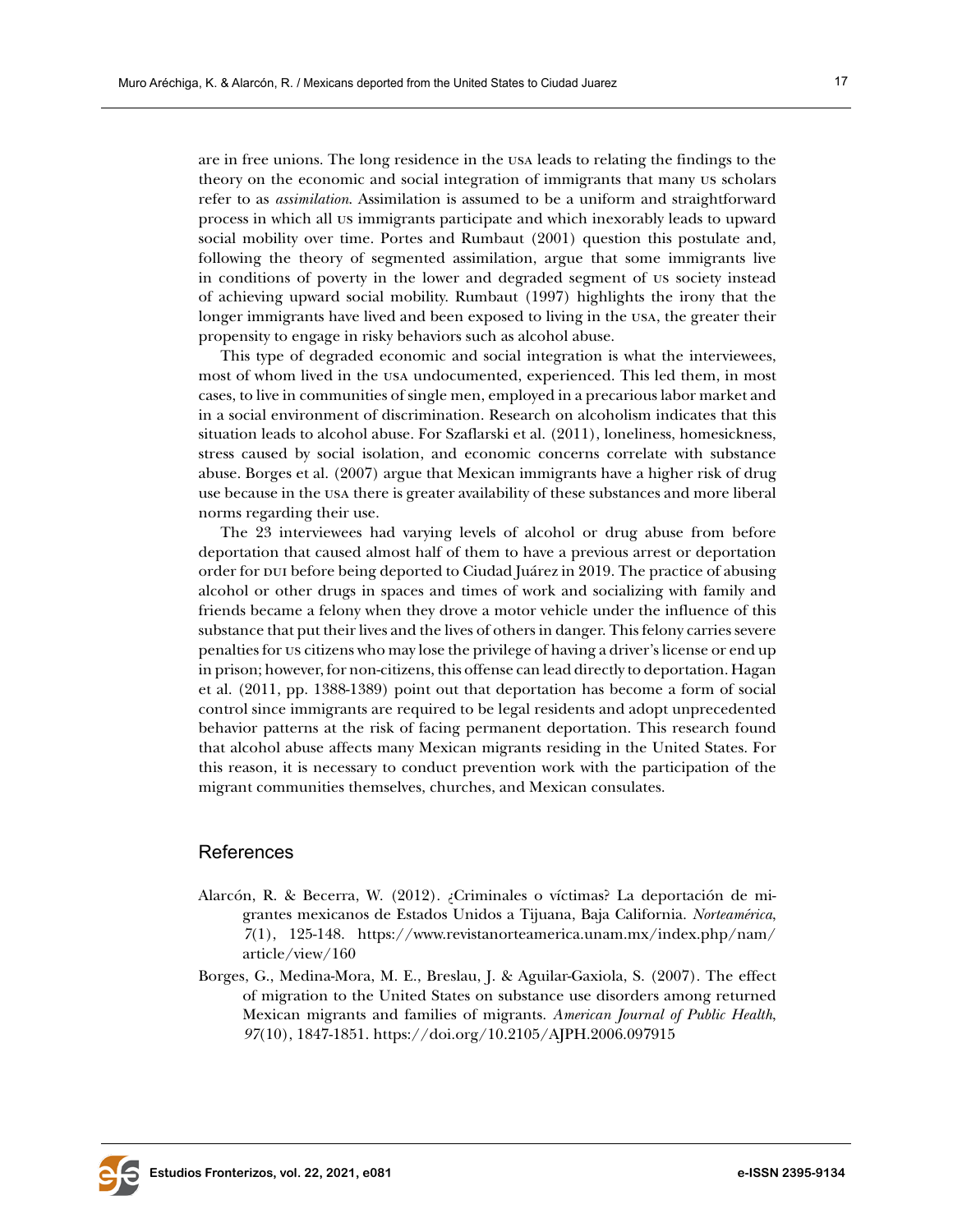- Borges, G., Rafful, C., Tancredi, D. J., Saito, N., Aguilar-Gaxiola, S., Medina-Mora, M. E. & Breslau, J. (2013). Mexican immigration to the us, the occurrence of violence and the impact of mental disorders. *Brazilian Journal of Psychiatry*, *35*(2), 161-168. <https://doi.org/10.1590/1516-4446-2012-0988>
- Cárdenas Montaño, M. & Alarcón Acosta, R. (2017). Historias de vida de deportados, centroamericanos en tránsito y solicitantes de asilo en Casa del Migrante de Tijuana (2013-2016). In Casa del Migrante en Tijuana, A. C., *Vidas en vilo. Historias y testimonios de migrantes internacionales* (pp. 101-215). Ediciones ILCSA. [https://www.academia.edu/42738022/\\_Historias\\_de\\_vida\\_de\\_deportados\\_](https://www.academia.edu/42738022/_Historias_de_vida_de_deportados_centroamericanos_en_tr%C3%A1nsito_y_solicitantes_de_asilo_en_Casa_del_Migrante_de_Tijuana_2013_2016_) [centroamericanos\\_en\\_tr%C3%A1nsito\\_y\\_solicitantes\\_de\\_asilo\\_en\\_Casa\\_del\\_](https://www.academia.edu/42738022/_Historias_de_vida_de_deportados_centroamericanos_en_tr%C3%A1nsito_y_solicitantes_de_asilo_en_Casa_del_Migrante_de_Tijuana_2013_2016_) [Migrante\\_de\\_Tijuana\\_2013\\_2016\\_](https://www.academia.edu/42738022/_Historias_de_vida_de_deportados_centroamericanos_en_tr%C3%A1nsito_y_solicitantes_de_asilo_en_Casa_del_Migrante_de_Tijuana_2013_2016_)
- Coubès, M.-L. (2018). Deportaciones de mexicanos desde Estados Unidos: ¿qué está cambiando con el nuevo gobierno de Estados Unidos? *Coyuntura Demográfica*, (13), 87-95. [http://coyunturademografica.somede.org/wp-content/plugins/](http://coyunturademografica.somede.org/wp-content/plugins/coyuntura_demografica/DEMOGRAFICA/ARTICULOS/PUB-2018-13-152.pdf) [coyuntura\\_demografica/DEMOGRAFICA/ARTICULOS/PUB-2018-13-152.pdf](http://coyunturademografica.somede.org/wp-content/plugins/coyuntura_demografica/DEMOGRAFICA/ARTICULOS/PUB-2018-13-152.pdf)
- Daniel-Ulloa, J., Reboussin, B. A., Gilbert, P. A., Mann, L., Alonzo, J., Downs, M. & Rhodes, S. D. (2014). Predictors of heavy episodic drinking and weekly drunkenness among immigrant Latinos in North Carolina. *American Journal of Men's Health*, *8*(4), 339-348.<https://doi.org/10.1177/1557988313519670>
- Denzin, N. K. & Lincoln, Y. S. (1995). Editors' Introduction. *Qualitative Inquiry*, *1*(1), 3-6. <https://doi.org/10.1177/107780049500100101>
- EFE. (2019, May 22). *El dui, la herramienta "exprés" del gobierno para deportar inmigrantes*. [https://www.efe.com/efe/usa/inmigracion/el-dui-la-herramienta-ex](https://www.efe.com/efe/usa/inmigracion/el-dui-la-herramienta-expres-del-gobierno-para-deportar-inmigrantes/50000098-3982603)[pres-del-gobierno-para-deportar-inmigrantes/50000098-3982603](https://www.efe.com/efe/usa/inmigracion/el-dui-la-herramienta-expres-del-gobierno-para-deportar-inmigrantes/50000098-3982603)
- El Colegio de la Frontera Norte. (2019, July-September). *Boletín Emif Norte. Encuesta sobre Migración en la Frontera Norte de México. Reporte trimestral de resultados*. [https://](https://www.colef.mx/emif/datasets/boletines/norte/2019/Emif%20Norte%20Boletin%20T3%202019.pdf) [www.colef.mx/emif/datasets/boletines/norte/2019/Emif%20Norte%20Bole](https://www.colef.mx/emif/datasets/boletines/norte/2019/Emif%20Norte%20Boletin%20T3%202019.pdf)[tin%20T3%202019.pdf](https://www.colef.mx/emif/datasets/boletines/norte/2019/Emif%20Norte%20Boletin%20T3%202019.pdf)
- Finnegan, W. (2013, April 22). The deportation machine. A citizen trapped in the system. *The New Yorker* (Annals of immigration, 29 de abril). [https://www.newyo](https://www.newyorker.com/magazine/2013/04/29/the-deportation-machine)[rker.com/magazine/2013/04/29/the-deportation-machine](https://www.newyorker.com/magazine/2013/04/29/the-deportation-machine)
- Fitzgerald, D., & Alarcón, R. (2013). Migration: policies and politics. In P. H. Smith & A. Selee (Eds.), *Mexico and the United States: The politics of partnership* (pp. 111- 138). Lynne Rienner Publishers.
- Hagan, J. M., Rodriguez, N. & Castro, B. (2011). Social effects of mass deportations by the United States government, 2000-10. *Ethnic and Racial Studies*, *34*(8), 1374- 1391. <https://doi.org/10.1080/01419870.2011.575233>
- Medina-Mora, M. E., Natera, G. & Borges, G. (2002). *Alcoholismo y abuso de bebidas alcohólicas. Observatorio mexicano en tabaco, alcohol y otras drogas*. Conadic-Secretaría de Salud México. [http://conadic.salud.gob.mx/pdfs/publicaciones/](http://conadic.salud.gob.mx/pdfs/publicaciones/obs2002_1.pdf) [obs2002\\_1.pdf](http://conadic.salud.gob.mx/pdfs/publicaciones/obs2002_1.pdf)
- Meissner, D., Kerwin, D. M., Chishti, M. & Bergeron, C. (2013). *Immigration enforcement in the United States: The rise of a formidable machinery*. Migration Policy Institute. [https://www.migrationpolicy.org/sites/default/files/publications/enforce](https://www.migrationpolicy.org/sites/default/files/publications/enforcementpillars.pdf)[mentpillars.pdf](https://www.migrationpolicy.org/sites/default/files/publications/enforcementpillars.pdf)

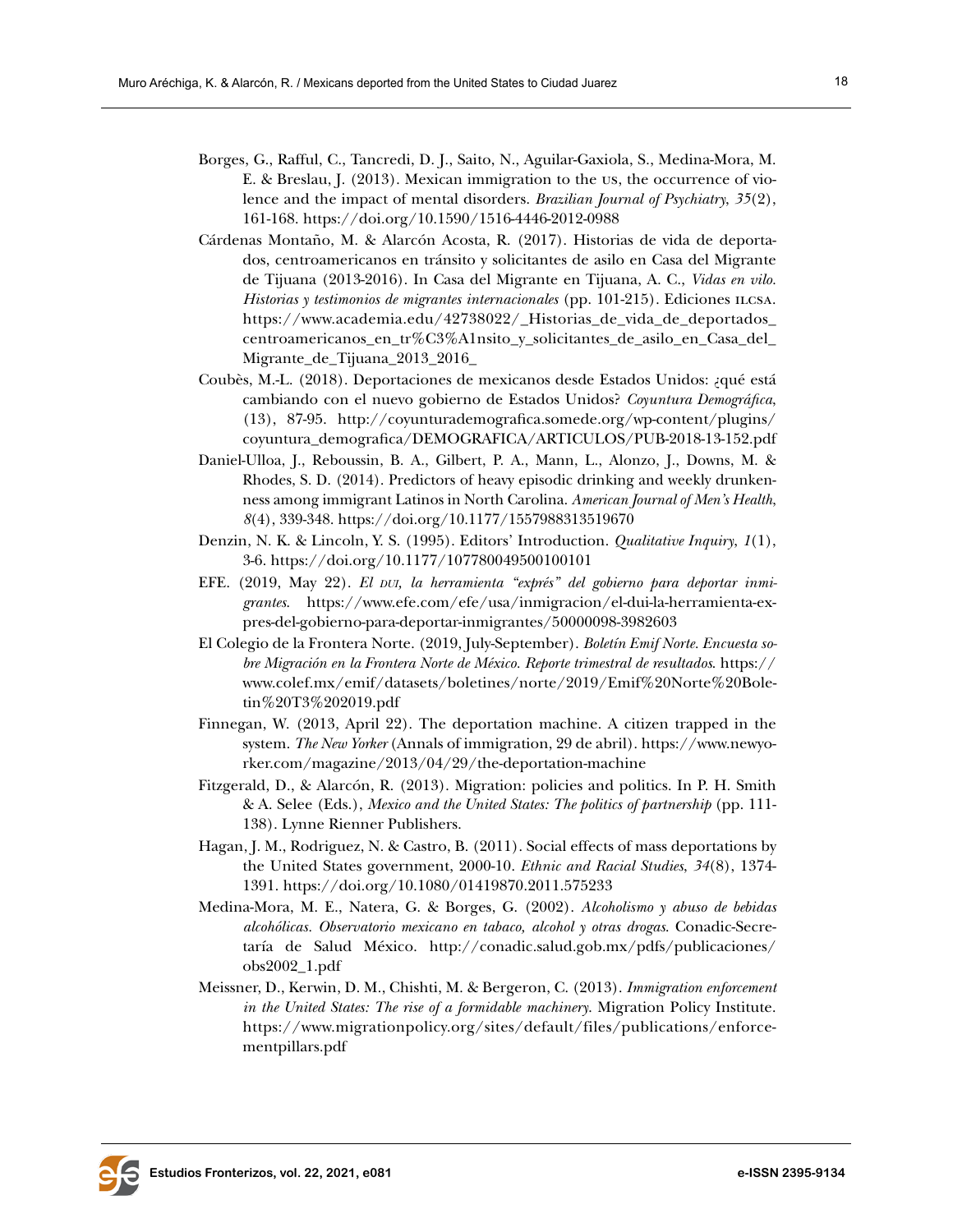- Portes, A. & Rumbaut, R. G. (2001). *Legacies: the story of the immigrant second generation*. University of California Press.
- Rocha Romero, D. & Ocegueda Hernández, M. T. (2013). Después de tantos años me deportaron. Proceso de identificación y deportación de mujeres inmigrantes no delincuentes. *Estudios Fronterizos*, *14*(28), 9-34. [https://doi.org/10.21670/](https://doi.org/10.21670/ref.2013.28.a01) [ref.2013.28.a01](https://doi.org/10.21670/ref.2013.28.a01)
- Rumbaut, R. G. (1997). Assimilation and its discontents: between rhetoric and reality. *International Migration Review*, *31*(4), 923-960.<https://doi.org/10.2307/2547419>
- Smith, P. (1998). *The new American cultural sociology*. Cambridge University Press. <https://doi.org/10.1017/CBO9780511520808>
- Szaflarski, M., Cubbins, L. A., & Ying, J. (2011). Epidemiology of alcohol abuse among us immigrant populations. *Journal of Immigrant and Minority Health*, *13*(4), 647- 658. <https://doi.org/10.1007/s10903-010-9394-9>
- The White House. (2017, January 30). Enhancing public safety in the interior of the United States. *Federal Register*, *82*(18), pp. 8799-8803. [https://www.govinfo.gov/](https://www.govinfo.gov/content/pkg/FR-2017-01-30/pdf/2017-02102.pdf) [content/pkg/FR-2017-01-30/pdf/2017-02102.pdf](https://www.govinfo.gov/content/pkg/FR-2017-01-30/pdf/2017-02102.pdf)
- trac Immigration. (2021). *Latest data: Immigration and Customs Enforcement removals*. Retrieved September 12, 2021, from [https://trac.syr.edu/phptools/immigra](https://trac.syr.edu/phptools/immigration/remove/)[tion/remove/](https://trac.syr.edu/phptools/immigration/remove/)
- U.S. Department of Homeland Security. (2011). *Yearbook of Immigration Statistics: 2011*. <https://www.dhs.gov/immigration-statistics/yearbook/2011>
- U.S. Department of Homeland Security. (2020, September 16). *Yearbook of Immigration Statistics: 2019*. <https://www.dhs.gov/immigration-statistics/yearbook/2019>
- U.S. Immigration and Customs Enforcement. (2021). *Secure communities*. [https://www.](https://www.ice.gov/secure-communities) [ice.gov/secure-communities](https://www.ice.gov/secure-communities)
- Villatoro, J., Resendiz, E., Mujica, A., Bretón, M., Cañas, V., Soto, I., Fregoso, D., Fleiz, C., Medina, M., Gutiérrez, J., Franco, A., Romero, M. & Mendoza, I. (2017). *Encodat. Encuesta Nacional de Consumo de Drogas, Alcohol y Tabaco 2016-2017. Reporte de alchool* (p. 190). Instituto Nacional de Psiquiatría Ramón de la Fuente/Instituto Nacional de Salud Pública/Comisión Nacional contra las Adicciones/Secretaría de Salud. [https://drive.google.com/file/d/1rMlKaWy34GR51sEnBK2-u2q\\_](https://drive.google.com/file/d/1rMlKaWy34GR51sEnBK2-u2q_BDK9LA0e/view) [BDK9LA0e/view](https://drive.google.com/file/d/1rMlKaWy34GR51sEnBK2-u2q_BDK9LA0e/view)
- World Health Organization. (2018, September 27). *Global status report on alcohol and health 2018*.<https://www.who.int/publications-detail-redirect/9789241565639>